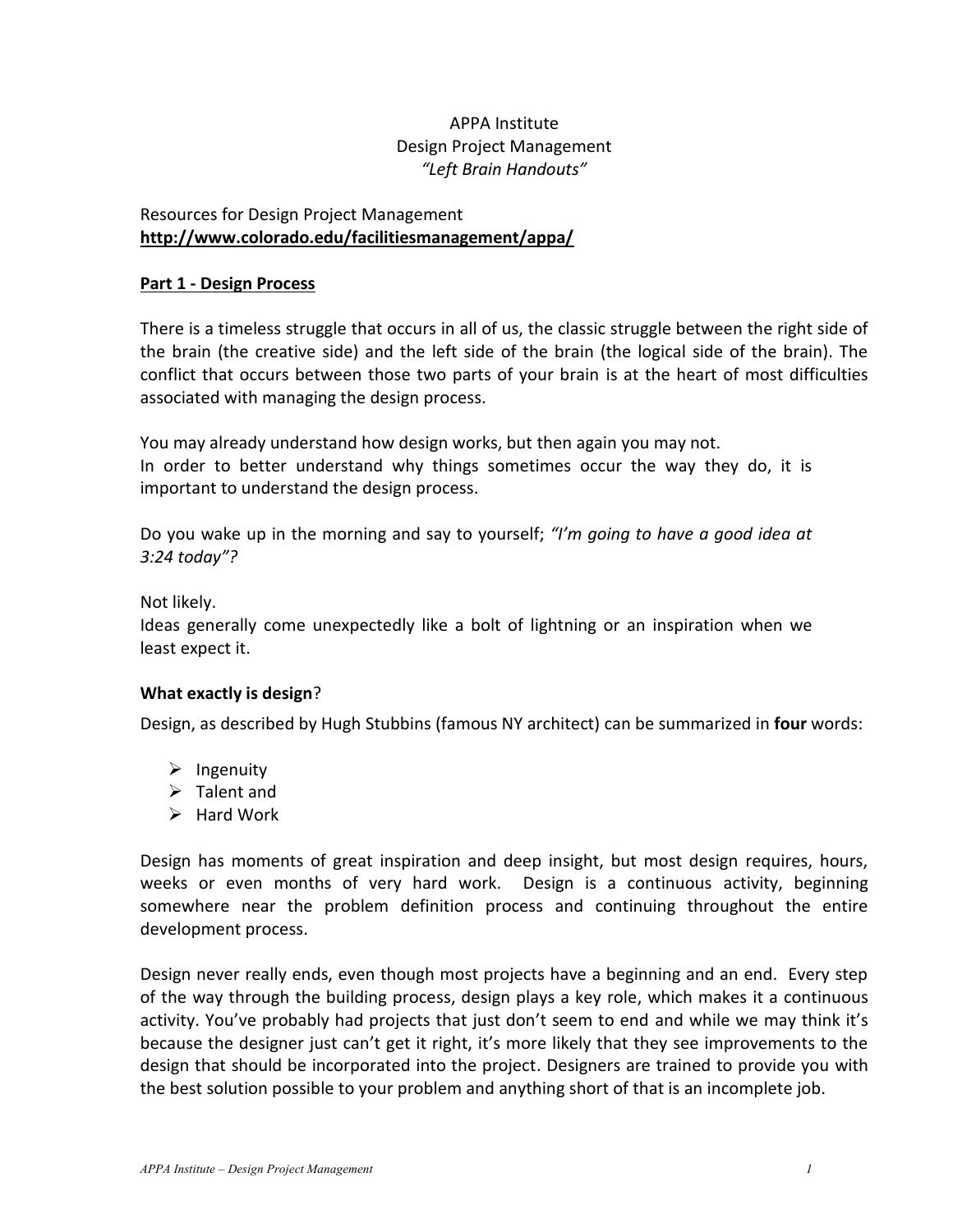Design often times begins with a "Charette", which is a lengthy brainstorming session in which team participants gather to review project goals and explore potential solutions.

The origins of this practice are interesting, but quite surprising.

Thought to originate from the *École des Beaux-Arts* in Paris in the nineteenth century, the word

charrette is from the <u>French</u> for "cart" or "chariot".<br>Student architects still working furiously at the very last minute on the grand illustrations that<br>were their design presentations, literally, while in the school car

The term *charrette* also, historically, applied to the cart or **tumbril** used to carry the condemned to the *guillotine*.

Hence, the current meaning of work continuing up to a deadline, subsequently metamorphosed into the urban-planning use of the term.



Every building project is different and represents a unique set of requirements and limitations. Design brings all of the major considerations inherent to a project to the surface through a problem seeking / problem solving process.

While every project is unique, there are many common elements that influence design. Among the most common shared by most building projects are:

- 1. Program Requirements
- 2. Regulatory Restraints
- 3. Site
- 4. Building Materials and Systems/technology
- 5. Budget and Schedule
- 6. Client

Every project has a different set of factors that combine to make its problems unique. Most designers also approach design in different ways and with different attitudes, but there is a logical approach to the process.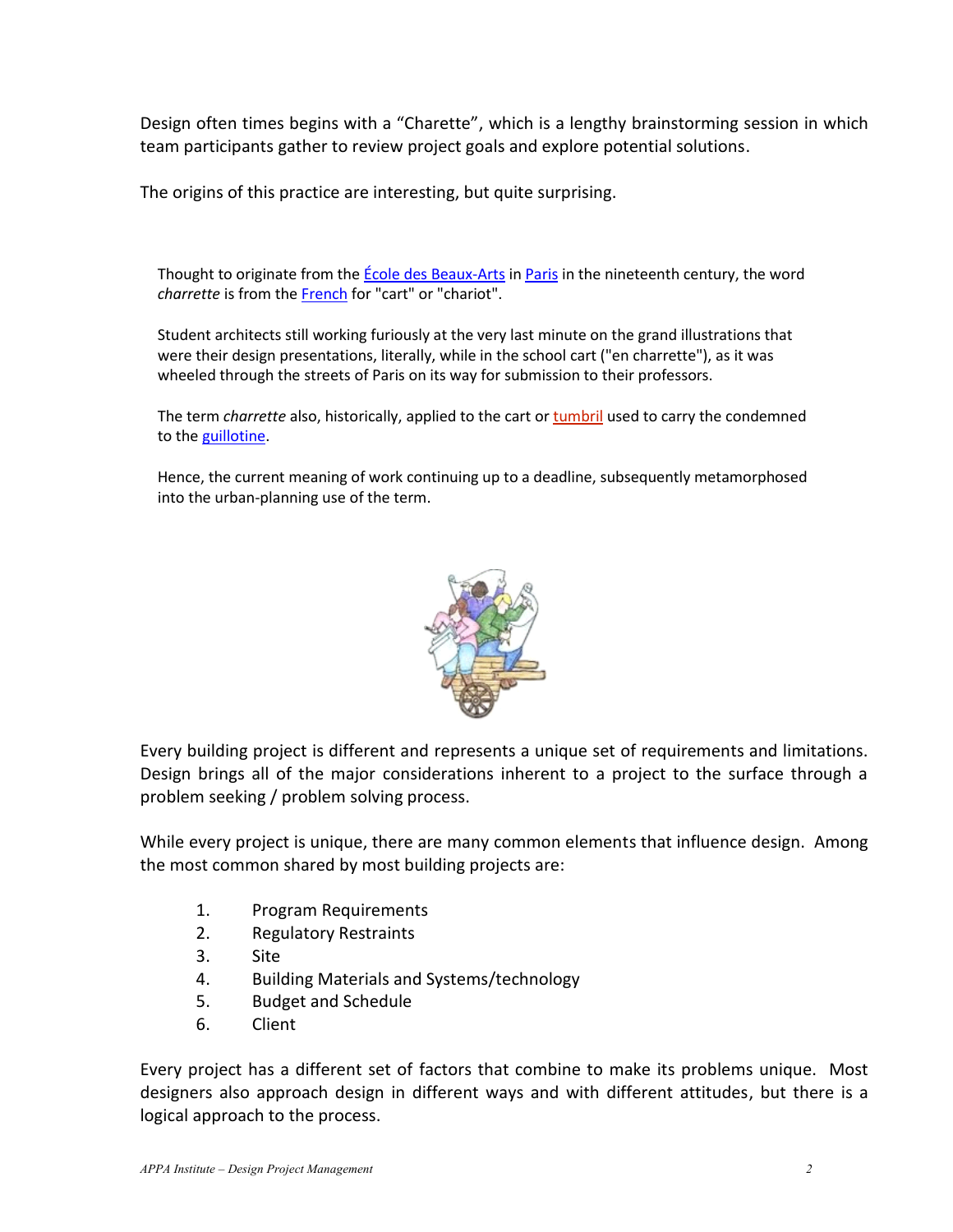The design process must involve:

- **Analyzing** 
	- o **Linear** (*analysis, synthesis and evaluation*) and
- **Synthesizing processes**
	- o **Nonlinear** (*creative flashes of insight*)

Both are used in many ways and are usually combined simultaneously on many levels. However non-linear the process may be for a designer, design must involve analysis. The initial steps for analysis are to identify, analyze, confirm and organize the factors that will influence the design concept.

This will generally involve the simultaneous analysis of many factors, such as:

- Program analysis (*conversion into graphic format*),
- $\Diamond$  Site analysis (*graphic representation of existing conditions*),
- $\Diamond$  Code analysis,
- $\Diamond$  Scheduling,
- $\Diamond$  Cost, and
- Constructability studies (*local capabilities and practice*).

The combination of the information and its analysis into a unified solution is the core of the synthesis of the problem into a conceptual design. It is the constant reciprocal action of designing and reflecting, until a solid concept is formed, that comprises the backbone of the design process.

This may be done in many ways, but there are some common tasks involved:

1) Design goals - You must establish & understand the project goals that are shared between client and designer.

2) Design concept - The goals are combined with the program criteria to create one or conceptual solutions to the problem(s).

3) Alternatives - Each concept must be evaluated against the goals set by the team to test its validity.

Each potential solution is pursued until the best solution rises to the top.

You can and should ask for several ideas, don't assume that the idea the designer shows you is necessarily the best one.

When you have explored some conceptual ideas to the point that you have a valid solution, then you want to move on to the Schematic Design (SD) phase. The schematic design establishes the general scope, design, scale and relationships to the components of the project. The primary objective is to arrive at a clearly defined feasible concept in an understandable format. The minimal submissions should include: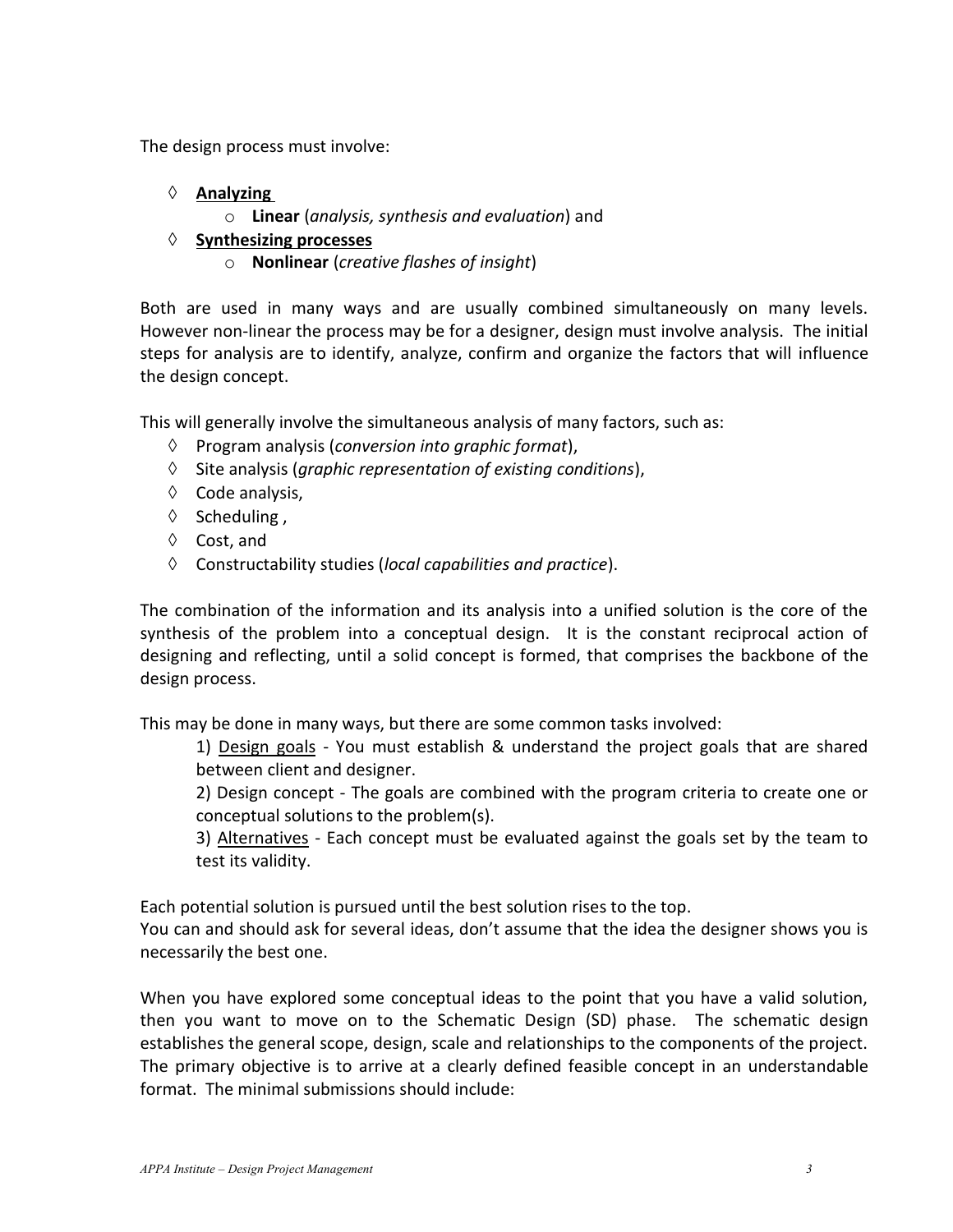- $\triangleright$  Plans
- $\triangleright$  Elevations
- $\triangleright$  Sections
- $\triangleright$  Cost estimates
- $\triangleright$  Outline specifications
- $\triangleright$  Design summary

Once the schematic design has been approved, then the project team begins the refinements required to meet a more advanced level of design and coordination. During the Design Development (DD) phase, the entire design team works out a clear, coordinated description of all aspects of the design. All of the SD elements should be present in a greatly expanded form with additional information as may be required.

During the Construction Documents (CD) phase of design, the final detailing of all project components are documented for the building team. Detailed plans and specifications will be provided for construction.

## **Tasks of the Designer:**

A designer has two basic tasks to accomplish:

- 1. Design
- 2. Communicate

The design of a project continues through all of the various phases of a project beginning with the programming, conceptual design and continuing on through the construction period. If it is going to affect the outcome of the project, then it involves design.

The other primary role of the designer is to communicate that design to the various team members on the project. The designer must first communicate the ideas to the client, this occurs primarily in the programming phase. The process during this phase is many times more important than the product.

Their objective then begins to shift and they must communicate those ideas to the other professionals on the design team. This occurs during the Schematic Design & Design Development Phases.

Finally they must communicate, once again the same ideas, to the contractor in order for it to become a reality. This begins to occur in the Construction Document Phase and the Construction Phase. The team finally gets to the communication of their design ideas to the contractor. Be open to suggestions from the contractor and their subcontractors, they can save you from some pretty stupid mistakes. If you tell them to "*just build it like it's drawn*", they just might do it to your detriment. You can earn their trust and respect and actually have them take ownership of the design ideas. You will be surprised what they have to offer through their skill & experience.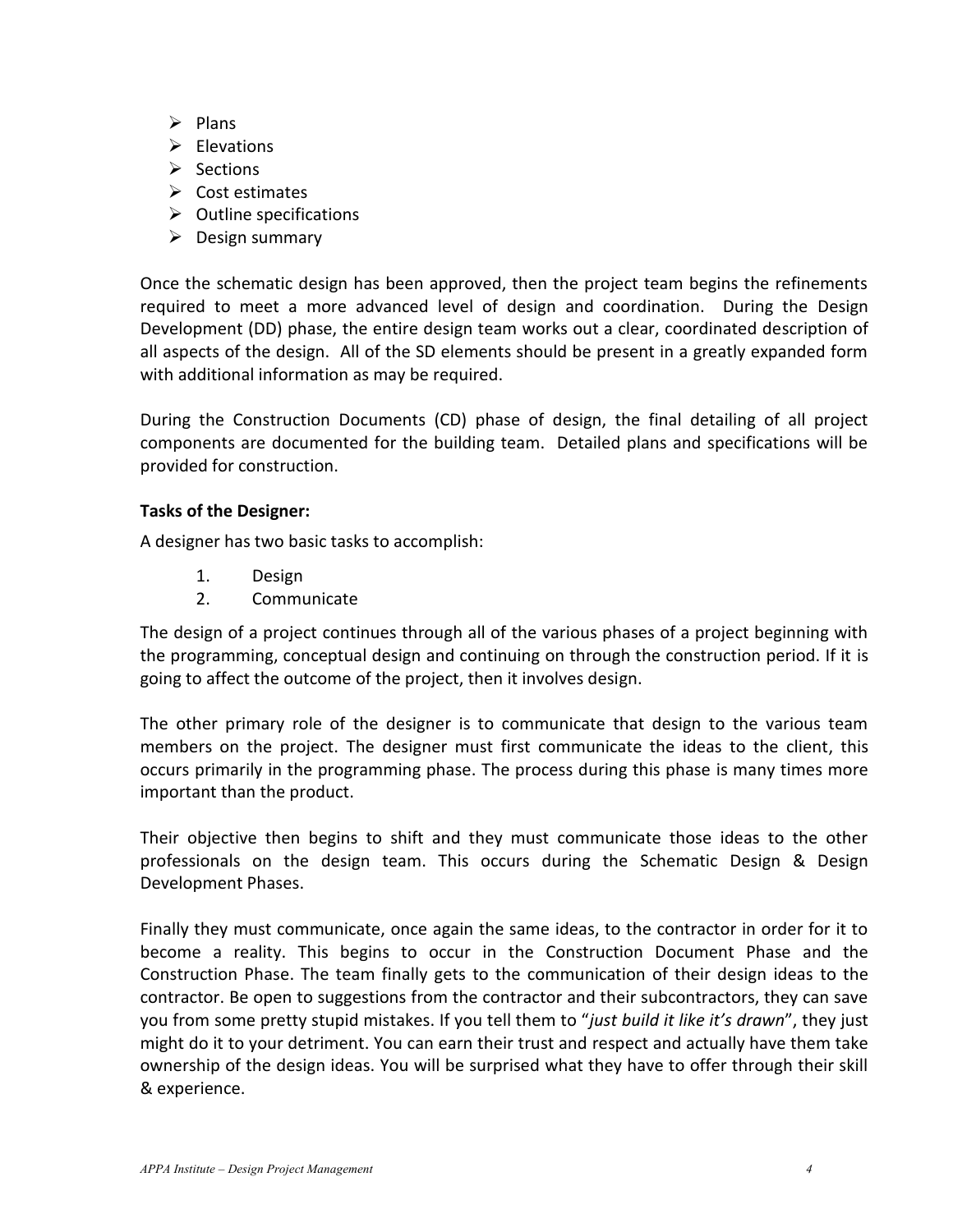The drawings should be clear and concise, conveying **only** the information necessary to let the contractor understand how to build the project. Remember that Contract Documents are not an end unto themselves.

## **Project schedules - They're not just for construction anymore!**

As we all know, the actual delivery of the finished project is a very important process in the life of a project. "*Time is what keeps everything from happening at once",* so it is important to understand the relationship of time to your project.

It is critical to establish a solid work plan at the very beginning of a project, because "*If you fail to plan, you plan to fail"*

The project plan should:

- $\Diamond$  Layout the project skeleton/schedule/milestones,
- $\Diamond$  Schedule the sequence of tasks, and
- $\Diamond$  Track and revise the schedule.

We are generally very diligent about preparing detailed schedules for construction that have critical path elements and resource loading formulas, but we are less demanding when it comes to design schedules. We are often satisfied with the designer assigning completion dates for only major milestones. This sometimes gives us a false sense of security that the design team will meet their schedule while they slip further behind. Scheduling is a left brain activity and many designers are not very good at it.

To combat schedule issues for the design team, ask them to develop a critical path for design. It will help keep a late design submittal from compressing the construction schedule and costing you more money. This should include project milestones with specific dates. Be certain to clearly define quantifiable tasks and efforts for the entire team so that everyone knows their responsibilities. You must attempt to provide a *"time value*" to each of the milestones and all of the steps that you will take to get a project through your institutions building process.

## **Designing for Value**

The final aspect that should be considered during the design process is designing for value. This is simply making sure that the design of a facility meets the needs of the user in the most cost effective manner. That can mean many different things to many different people, but there are some fundamental areas of a project that should be questioned.

- 1. Maintenance
- 2. Life Cycle Cost
	- o Initial cost,
	- o Maintenance cost,
	- o Energy consumption costs,
	- $\circ$  Salvage cost (if there is any).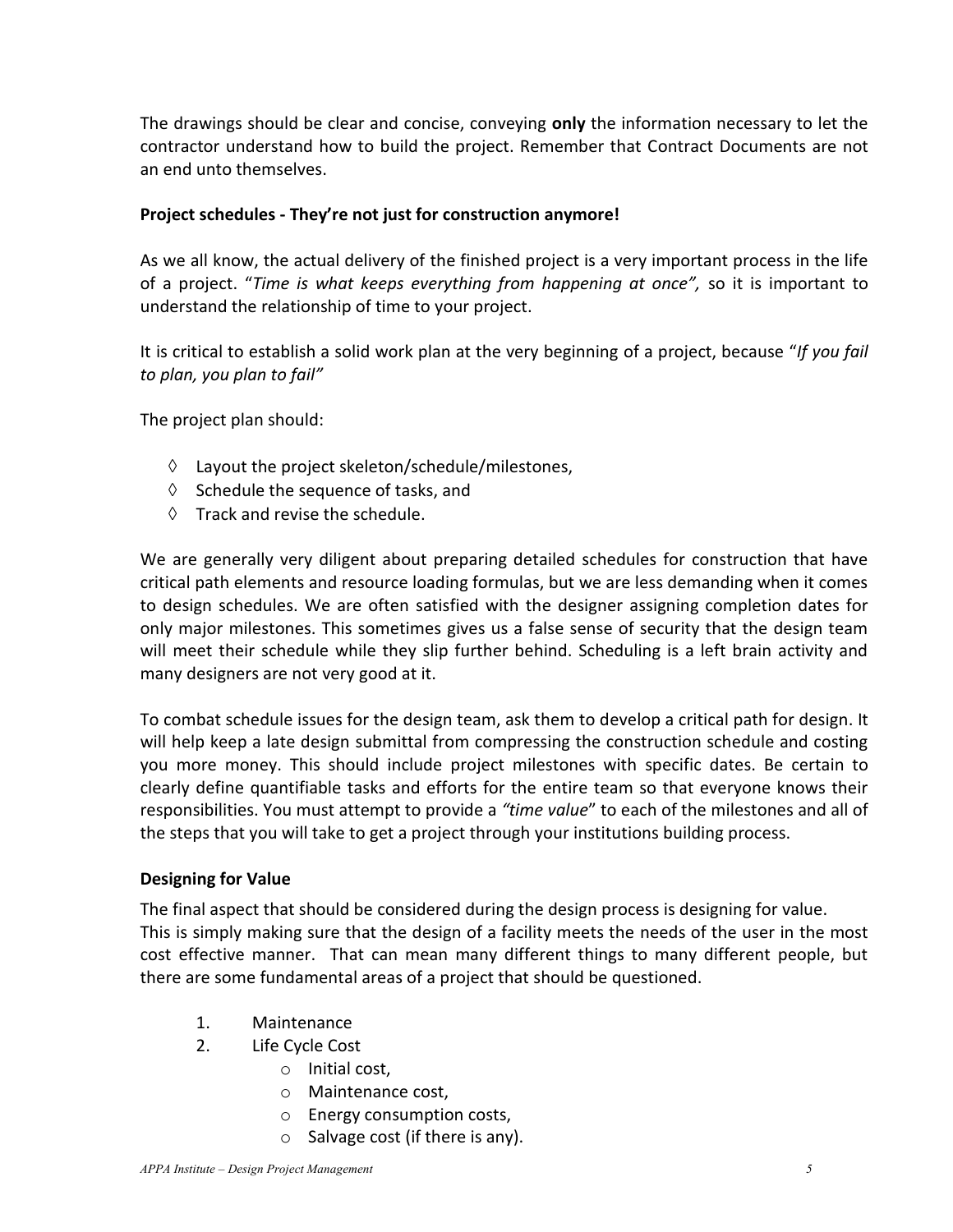We can't afford to build something that will be too costly to maintain. As a part of designing for value you will eventually experience value engineering which can be defined as "*the systematic creation of alternative proposals offering more cost effective solutions"*.

All too often VE is viewed as a cost cutting measure when the budget gets in trouble, but that doesn't really capture the spirit of what VE is all about. It is not random cost cutting! If you are using VE to get a project back into the budget, then what you're doing is not VE, its plain and simple cost cutting.

VE should start at the beginning of a project and accompany the design all of the way through the process. In fact, if a project embraces the concept of VE from the beginning, you should never have to face cutting the project budget.

A better approach is called Value Management. This is a more systematic approach to ensuring the value decisions are managed as the design process moves forward. This process utilizes a tiered approach, for example:

- 1. Tier 1 cost reductions involve elements that most people will never notice, such as:
	- a. Simplified structural systems,
	- b. Re-specifying certain products such as regular sheetrock vs. 5/8" FC sheetrock,
	- c. Owner purchase of major equipment.
- 2. Tier 2 cost reductions are things that the owner might notice, but not most people, such as:
	- a. Grouping plumbing together,
	- b. Comprehensive lighting package.
- 3. Tier 3 is the most difficult and requires scope reductions.

When analyzing the value of a design you must also consider the present value of the facility. Present value refers to the value of a facility at a given point in time taking into account the following factors:

- $\triangleright$  Present Value (PV)
- $\triangleright$  Purchase Price (P)
- $\triangleright$  Annual Operating Costs (M)
- $\triangleright$  Interest Rate (I)
- $\triangleright$  Life of Facility (L)

End of Part 1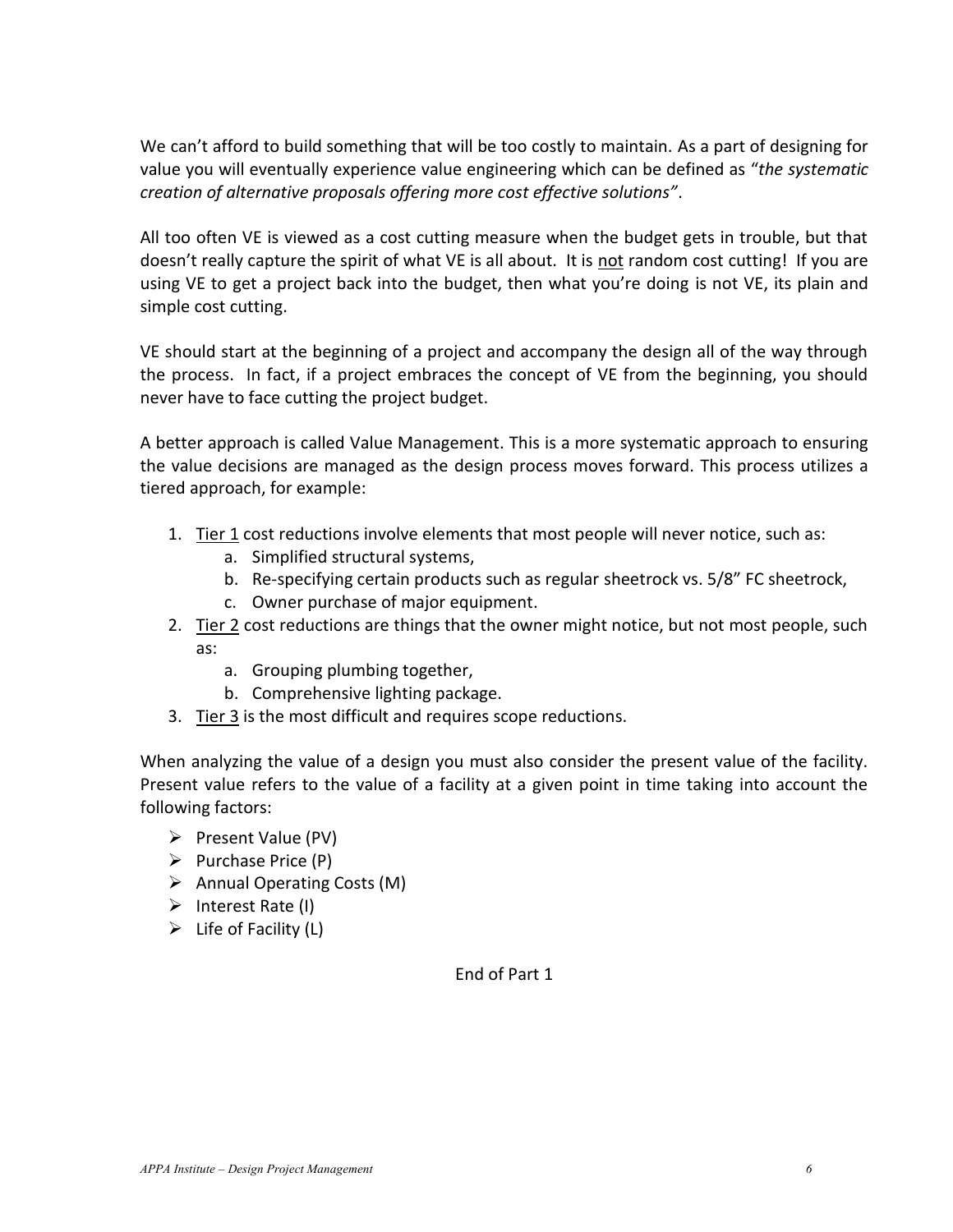# **Part 2 - Project Team**

Now that we have a clear understanding of the design process and what it takes to design a facility, let's look at the team that is required to make the project successful.

The designer is only one member of a very large team that works together to make a project become reality. From the very largest to the smallest project, people must find ways to work together cooperatively in order to successfully complete a project.

It takes a great many people and organizations to produce even the simplest building project. Every project you work on, except perhaps the very smallest project will have at least five key team members involved.

- 1. Owner
- 2. Consultant (s)
- 3. Design Team
- 4. Construction Team
- 5. Supporting Cast

## **Owner**

The first member of the project team that we want to look at is the owner. The owner is generally a team in itself as there are many people whose interests need to be represented on a project.

The first member of the owner's team is the client. The client can be defined as any number of people, but would generally represent the person, group or entity that is paying for the project. This could be one of the professional schools (*law, business, etc*.), an auxiliary or the state legislature (if you are a state school). In any case, someone is footing the bill for the project and their interests must be represented.

The next member of the owner's team is the user. The distinction between the client and the user has to do with use and occupancy. The user is the person or persons that will actually use the facility.

The next significant groups of owner team members are any committees that are involved. This could be how the client or user is represented, but it is also a way in which institutions who like to operate in an "inclusive" environment allow the campus community to become involved in a project.

Another important player in the owner's team is Facilities Management. FM departments generally have an entire group of people that will want to be involved in the project at various points in the process. Input should be sought from staff engineers, utilities division, maintenance personnel, custodial staff, and Groundskeepers just to name a few.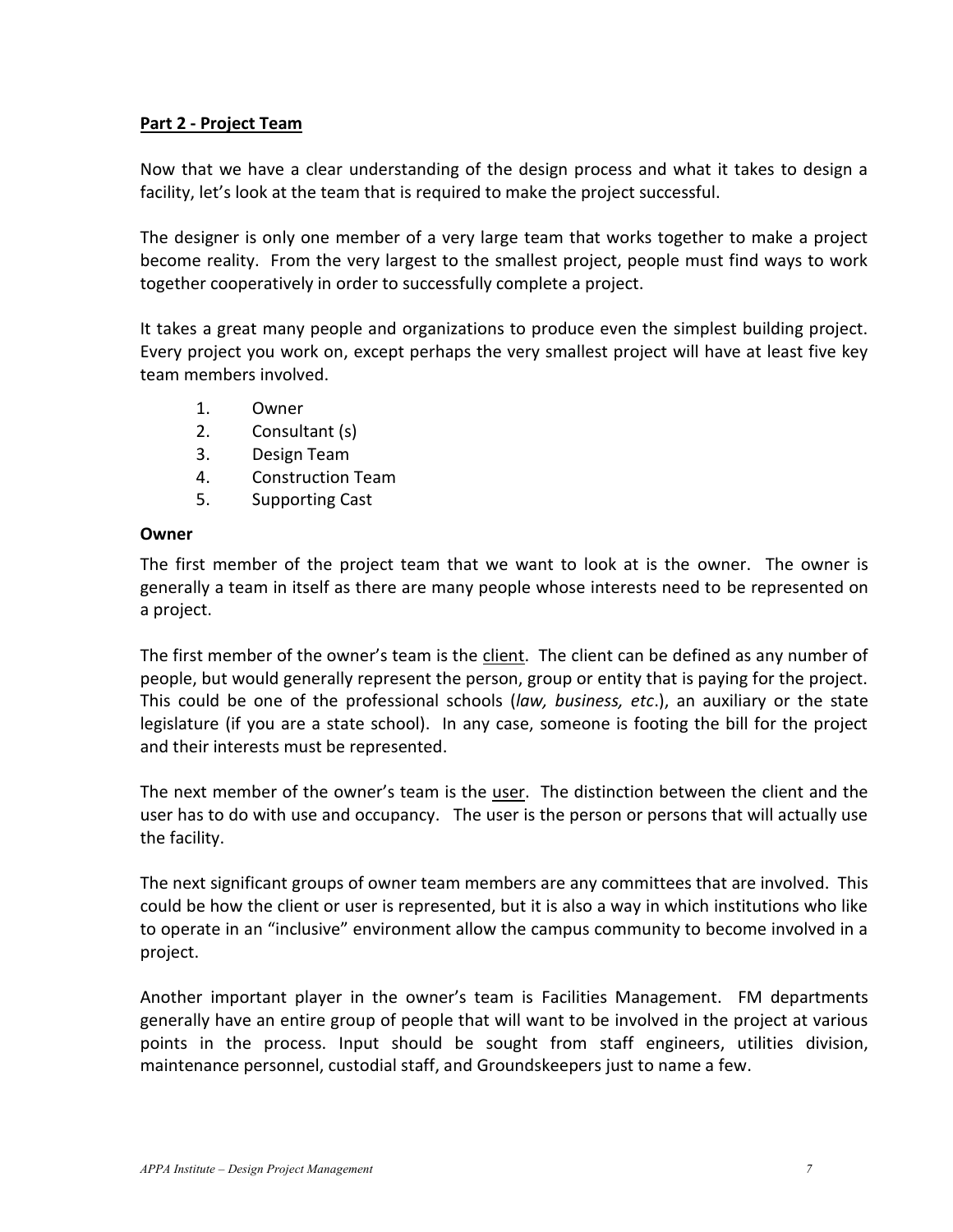Finally we have other departments in the campus community that require participation somewhere in the course of the project's life. This would include departments such as EH&S, telecommunications, ITS, parking and traffic, etc.

Some members of the owners team are very sophisticated patrons of the design and construction process; they know what they want and they know how to get it, and then there are many who are not (*this is generally the majority*). It is critical that you understand the sophistication of the team members that you are dealing with. People will generally fall into the following categories:

Experienced

- A. educated and involved
- B. educated and uninvolved

Inexperienced

- A. uneducated and involved
- B. uneducated and uninvolved

## **Consultants**

The next member of the project team is the consultant. The best consultants are endowed with a high degree of knowledge and the ability to apply this knowledge to the problem at hand in an attempt to provide the most appropriate solution to a problem.

A consultant must also exhibit a certain amount of leadership (*doing the right thing*) since the team will be relying on their expert advise. Among the traits needed for good leadership are:

- $\triangleright$  Ability to assess and achieve common goals
- $\triangleright$  Ability to encourage excitement, creativity and teamwork
- $\triangleright$  Ability to focus on important issues

In addition to these traits mentioned above, you want a consultant who has good management skills (*doing things right*). Among these are:

- $\triangleright$  Ability to keep the project on budget & schedule
- $\triangleright$  Ability to communicate effectively
- $\triangleright$  Ability to put self-interests last

Buildings have become so complex and there are so many areas of specialization today that we need special help with most of the building systems and equipment. Consultants can provide the specialized expertise to meet specific project requirements.

## **Design Team**

The design team, of course, is the focal point of the entire process and can be comprised of many different professionals. The architect is generally the lead designer, but can also find themselves in a secondary role to other design professionals. They are generally the creator, coordinator and communicator of the design elements for a project. Architects commonly provide design services and prepare the project documentation necessary to build the project.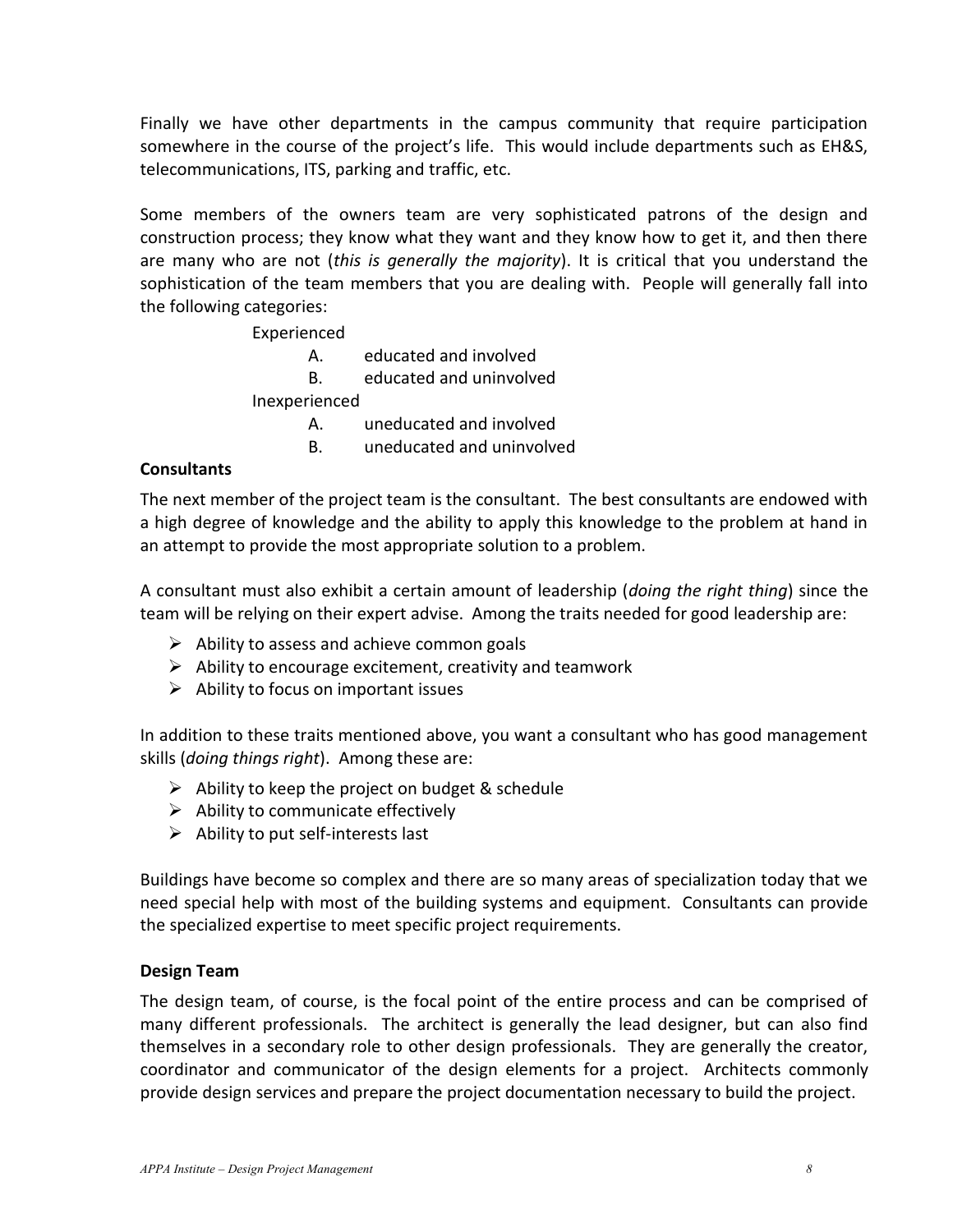They also assist the owner in the procurement of the contractor, observe the progress of the work in the field and provide the administration of the construction contract. As the primary design professional for the project, the architect assumes professional responsibility for all design decisions that are made.

To this end, you should be on guard for the 10 deadly sins of design teams.

- 1. Don't let the A/E firm change team members. The core group should remain the same.
- 2. Minimize the number of people you have to deal with. Deal with 1 or 2, use others as resources.
- 3. If the design schedule falls behind, it usually means a compressed construction schedule.
- 4. Over-design, this is often thought to be in the client's best interest since *we just don't have good taste*.
- 5. Everyone makes mistakes. Don't let the design team just look for blame. You want solutions!
- 6. Poor plans lead to multiple addendums; change orders and slows things down.
- 7. Some contractor's strategy is to overwhelm the design team with questions. *Compensable and excusable delays come from this strategy*.
- 8. Submittals are the lifeblood of construction schedules, don't let them slip. Get a submittal schedule.
- 9. Without strong design team leadership, someone else will take over.
- 10. The last part (finishing up the punchlist) is the part everyone remembers. Don't let it slide.

Your role in working with an architect is equally as important as theirs, so make sure that your expectations are in alignment.

Here are some things that you should do.

- Have Clear Decision Making
- Develop a Complete Program
- Establish an Adequate Budget
- Establish a Realistic Schedule
- Communicate Effectively
- Hire a Compatible Firm
- Guard Against Scope Creep
- Deliver Bad News Promptly
- Expect to Pay Realistic Fees

Then there are things that you should not do.

- Do Not Rely on Clairvoyance
- Do Not Make Impossible Promises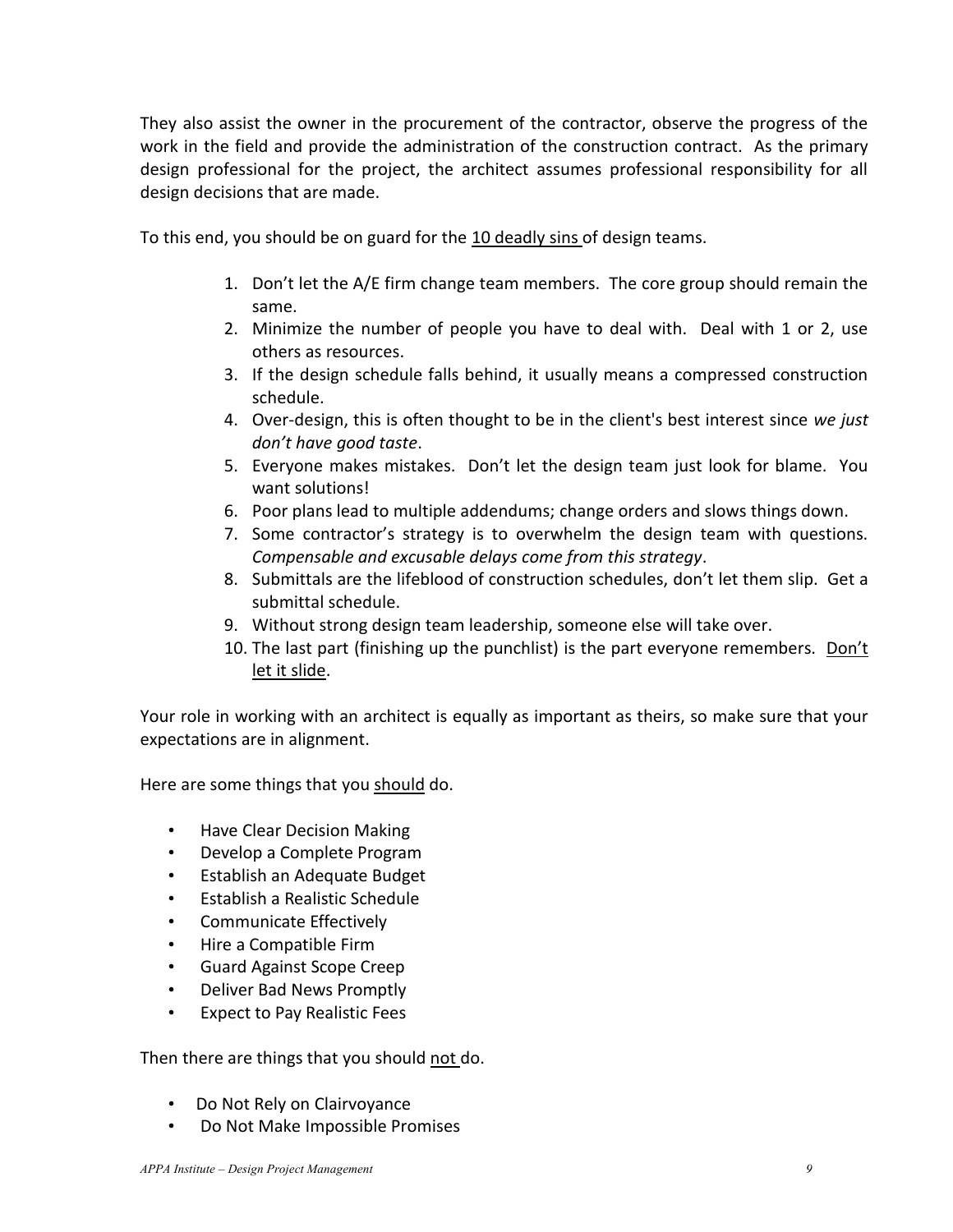- Do Not Accept Sloppy Work
- Do Not Expect Perfection
- Do Not Expect Added Scope for Free

| <b>Architect Expects</b>                                                                                                                                                                                                      | <b>Architect May Get</b>                                                                                                                                                                                |  |
|-------------------------------------------------------------------------------------------------------------------------------------------------------------------------------------------------------------------------------|---------------------------------------------------------------------------------------------------------------------------------------------------------------------------------------------------------|--|
| <b>Clear Direction</b><br>Instantaneous Decisions<br><b>Tightly Defined Scope</b><br><b>Comfortable Budgets</b><br><b>Fair Treatment</b><br><b>Profitable Fees</b><br><b>Quality Design Expectations</b><br><b>You Expect</b> | Ambiguity<br><b>Extensive Collaboration</b><br>Scope Creep<br>٠<br>Inadequate Budgets<br>٠<br>Unreasonable Contracts<br>٠<br><b>Gift Opportunities</b><br>Low Design Expectations<br><b>You May Get</b> |  |
| <b>Exceptional Service</b><br>Adherence to Budgets<br><b>Meeting Schedule Milestones</b><br><b>Comprehensive Services</b><br><b>Complete Drawings</b><br>Cost Effective Design<br>٠                                           | Nonchalance<br><b>Budget Busters</b><br>٠<br>Delays<br>$\bullet$<br><b>Requests for Additional Fees</b><br>$\bullet$<br>Errors & Omissions<br>٠<br>Extravagance                                         |  |

Depending on the project, approximately 25% to 65% of the cost of construction on a project may be in the structural, electrical and mechanical systems of a building. Sometimes the engineers needed to design these systems are in-house (*as is the case w/ A/E firms*), but more likely, these engineers are members of consulting firms that are contracted for individual projects.

A number of other design disciplines can be involved in a project, again depending on the specific project. Some examples are:

- $\triangleright$  Planners
- $\blacktriangleright$  Landscape Architects
- $\triangleright$  Interior Designers
- $\triangleright$  Graphic Designers

The architect's staff forms the core of the design team. As long as a firm has more than one staff member, in-house staffing of a project becomes an issue to the client. Few firms work on only one project at a time, so the coordination of labor requirements for all projects in the office becomes a firm's management task, but one which you want to be sure is handled appropriately.

In addition to the project architect, most projects require at least one other person. This may be a draftsman for the smaller jobs or perhaps a consultant or clerical staff member. Regardless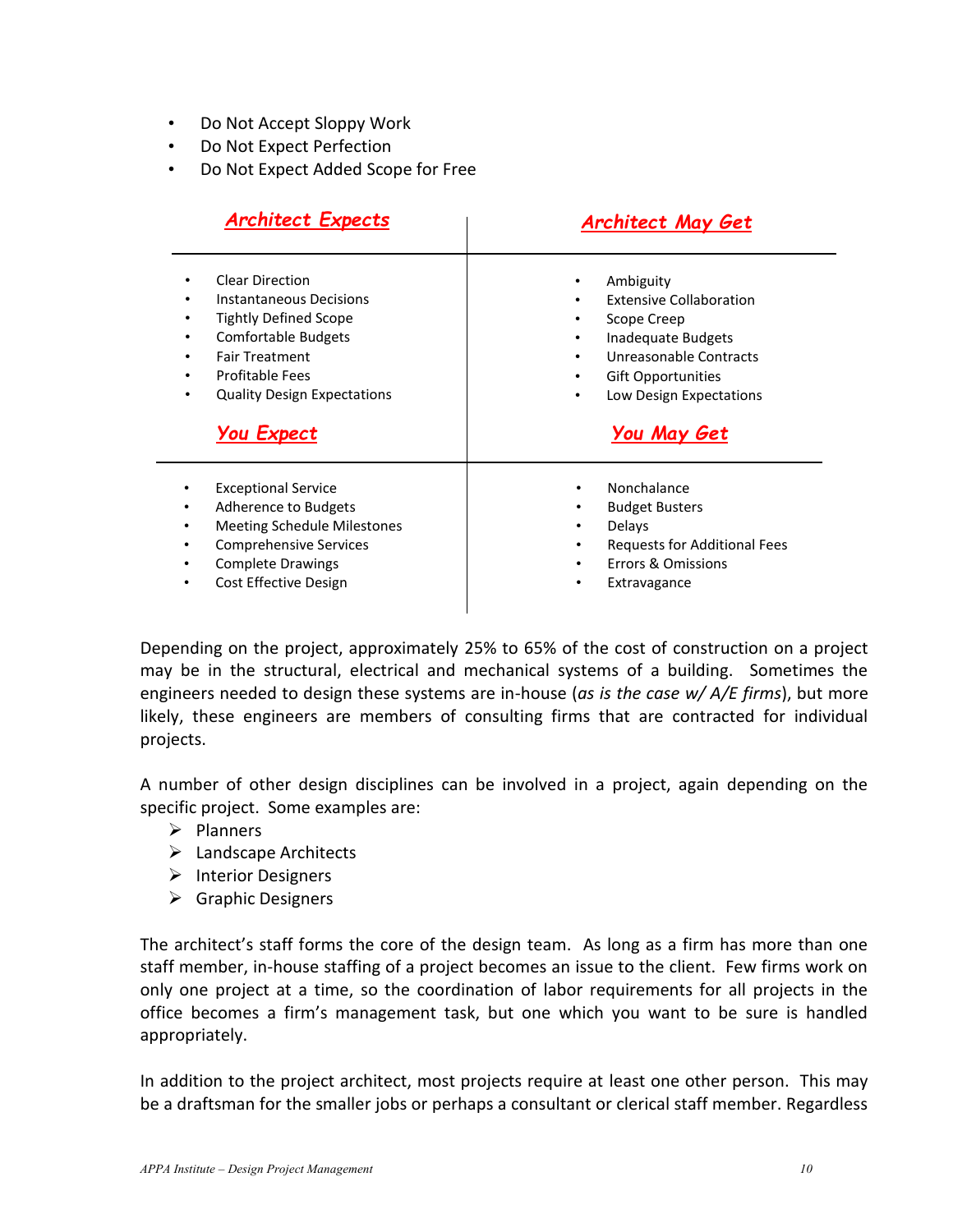of the complexity or size of a project, however, one of the key team members is the project manager.

# **Construction Team**

Rounding out the project team is another equally important member, the contractor. The contractor works under contract, assembling the labor, materials and management necessary to construct the completed project. Most contractors maintain small organizations; in fact, the average firm has fewer than 10 employees.

There are three distinct types of building contractors and many hybrids of these:

- General Contractor
- $\triangleright$  Designer / Builder
- $\triangleright$  Construction Manager

The appropriate duties, responsibilities and limitations of the design professional, contractor and owner are typically defined in the contracts between the parties.These contracts establish the legal obligations of each party and it is important to make sure that the two separate contracts are coordinated.

## **What are the primary roles of each team member during construction?**

Design Professional- The design professional should visit the site at appropriate intervals to make sure that the work is carried out in conformance with the plans, observe tests and review submittals required by the contract documents.

It is also the design professional's responsibility to interpret the plans and specifications. They are to be reasonable and consistent in this effort. The design professional endeavors to resolve disputes and claims concerning the owner and the contractor relative to their contracts.

Contractor- The responsibilities which the contractor is generally responsible for include a review the CD's and report any errors, omissions or inconsistencies in the plans to the design professional, to supervise and direct the work including the means, methods, techniques sequences and procedures and to secure and pay for all permits and fees required to perform the work.

The superintendent manages people and materials on the site, inspects the work to determine its acceptability to receive subsequent work, while the foreman supervises specific work crews such as concrete finishers, carpenters or form workers.

Owner - The owner's responsibilities include the furnishing of timely and accurate information to the project team whether that is survey information, existing site conditions or hazardous materials knowledge, making payments to the contractor in accordance with the design professional's recommendations, and supplying copies of the contract documents. The owner is bound, "by contract", to make prompt and timely decisions regarding changes in the work.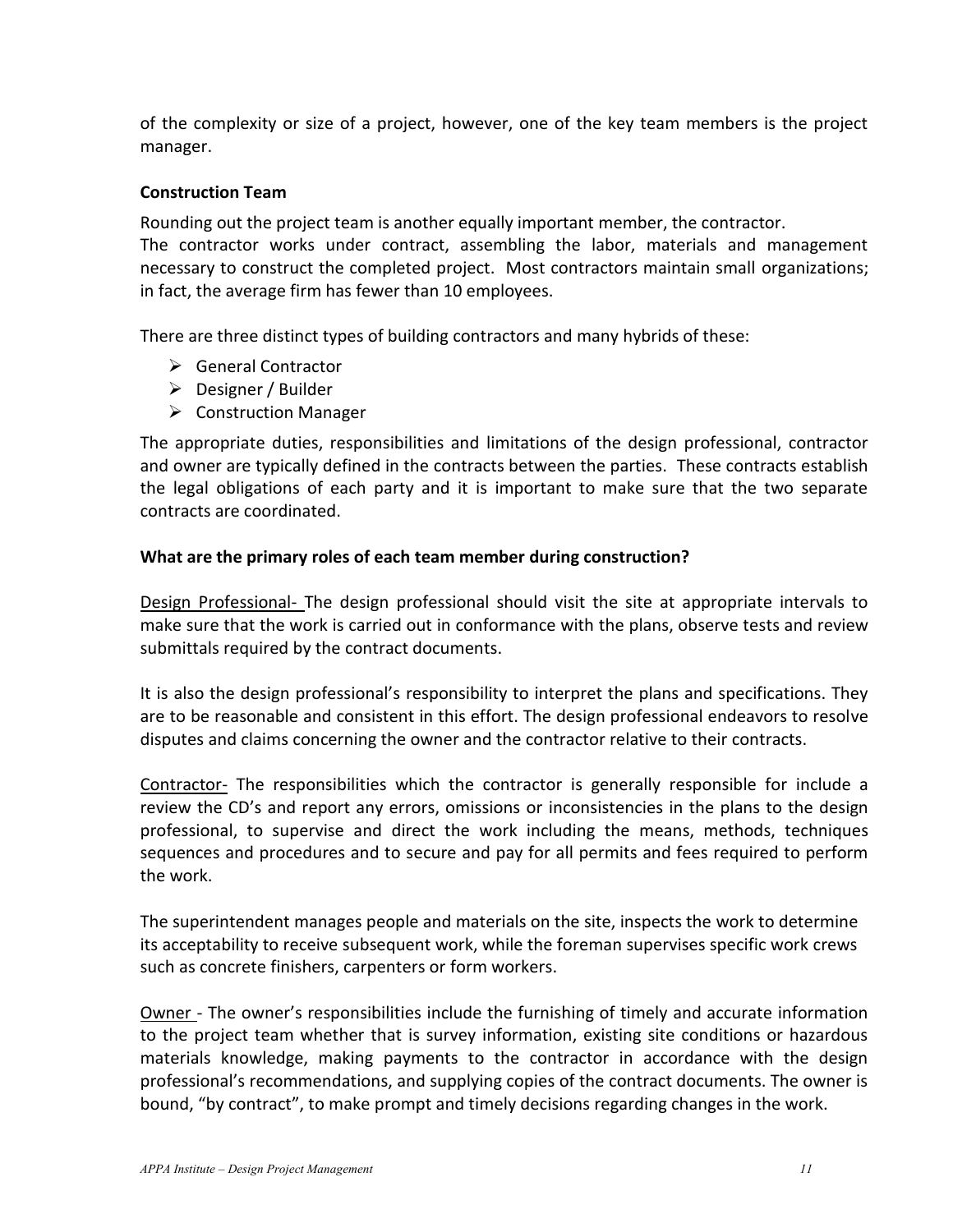Supporting Cast - If owners, designers, consultants and contractors can be thought of as the principals in the building enterprise, then there is a large cast of supporting players. Among them you could have:

- $\blacktriangleright$  Legislators
- $\triangleright$  Board of Regents
- $\triangleright$  Accountants
- $\triangleright$  Risk Managers
- $\triangleright$  Regulatory Agencies
- $\triangleright$  Attorneys
- $\triangleright$  Public

## **Selection of Team**

Like every aspect of a project, the team selection may be simple and straight forward or it may be a complex process with many steps taking a great deal of time.

The fundamental starting point to determine the selection method of the design team is to first establish the project delivery approach, if possible. The option selected for delivering the completed project will often establish the method for the selection of the design team for the project.

For example; if you want to have only one entity to work with throughout the entire project, you may select a design / build approach; or if time is the most critical element, you may prefer a fast track approach. This would clearly influence your approach to the selection process.

Whatever delivery method you choose, there are some basic approaches to the selection of the design team.

Direct Selection - If your institution allows it and you prefer, you may select a design firm directly to design your project, but however informal the solicitation may be, clients generally select architects based upon some given criteria, such as:

- $\triangleright$  Resources
- $\triangleright$  Experience
- $\triangleright$  Ability
- $\triangleright$  Compatibility
- $\triangleright$  Cost
- $\triangleright$  Ideas

Comparative Basis **-** You may contact several firms directly and ask them to submit proposals for how they may approach the project, or you may take a more formalized approach.

Public owners are likely to follow a careful step by step process tailored after the "**Brooks Act**". This federal statute requires the selection of architects and engineers on a "qualifications based selection" approach (QBS). The process typically involves advertising for a request for proposal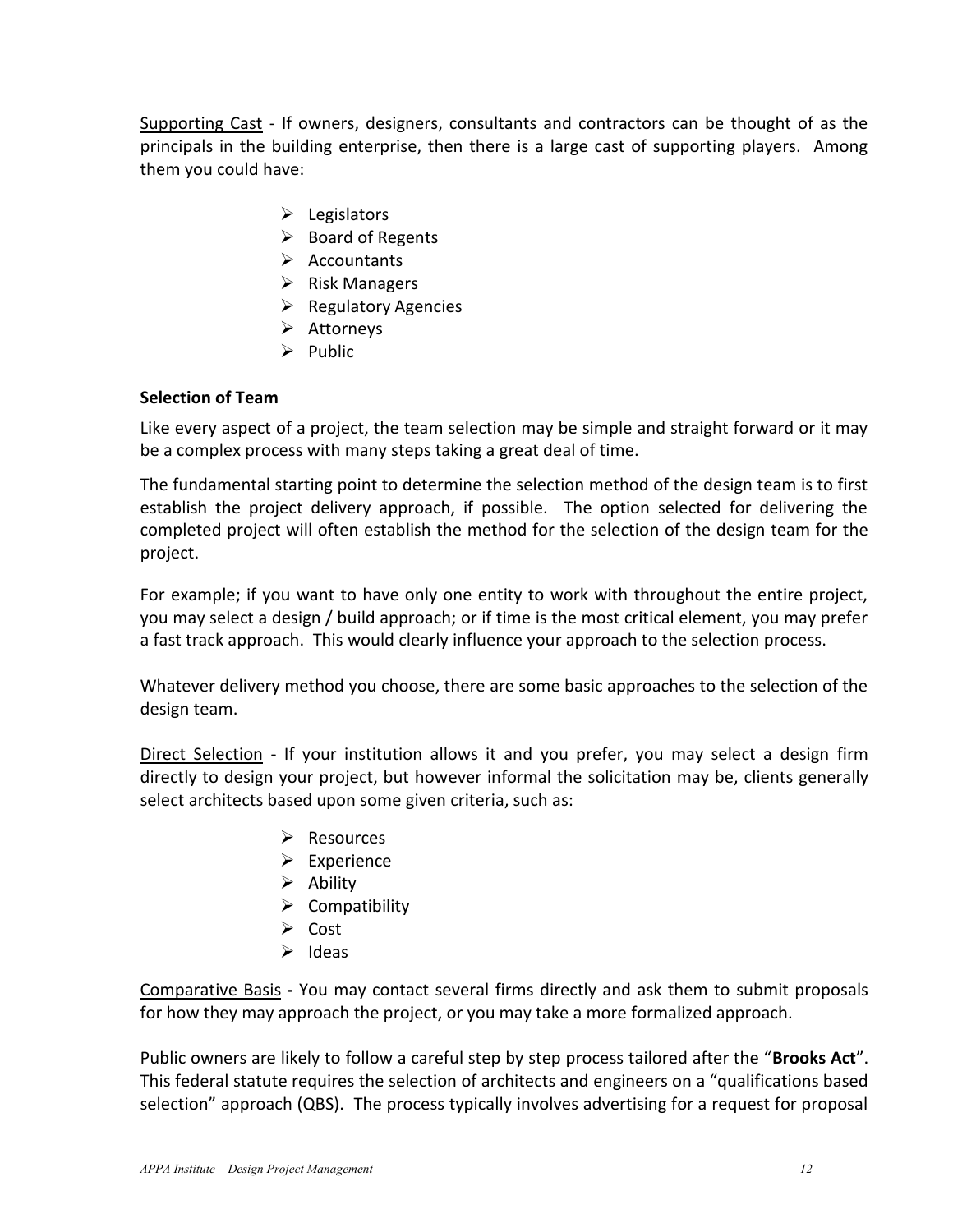(Daily Journal), evaluating the submittals, creating a short list of 3-5 firms, and then interviewing the short listed firms to make an award.

Competition - An owner may initiate a formal design competition to select the designer for a particularly important design commission. Competitions may be open or restricted and may or may not follow some established rules or guidelines.

Because design competitions require a great deal of time and expense, they are used primarily in special situations where the public nature of the design competition is important to the success of the project.

## **So who selects and hires the consultants?**

There are several ways this can happen:

The first way is for you to hire all of the consultants as a team. This is quite common on many public projects.

Another approach is for the owner to hire the prime consultant, while letting the prime select and hire all of the necessary sub consultants. This is more common with smaller types of projects.

The final method for consultant selection is a combination of the above. In this scenario, the owner selects the prime, and then the owner and the prime select the sub consultants together.

The following are what you might consider as important criteria in hiring designers:

- 1. Responsiveness to your needs.
- 2. Ability to manage projects.
- 3. Ability to maintain a schedule.
- 4. Ability to adhere to a budget.
- 5. Related experience.

Oftentimes a specific project will require the submission of an RFP (request for proposal) when a new project is being considered.

- 1. The format in which the proposal is submitted is equally as important as the content. The format should be as clear, simple and straightforward as possible.
- 2. The layout should integrate good graphics to accompany the text. There should be some logical sequence to the proposal, such as:
	- $\triangleright$  Cover letter
	- $\triangleright$  Executive summary
	- $\triangleright$  Problem statement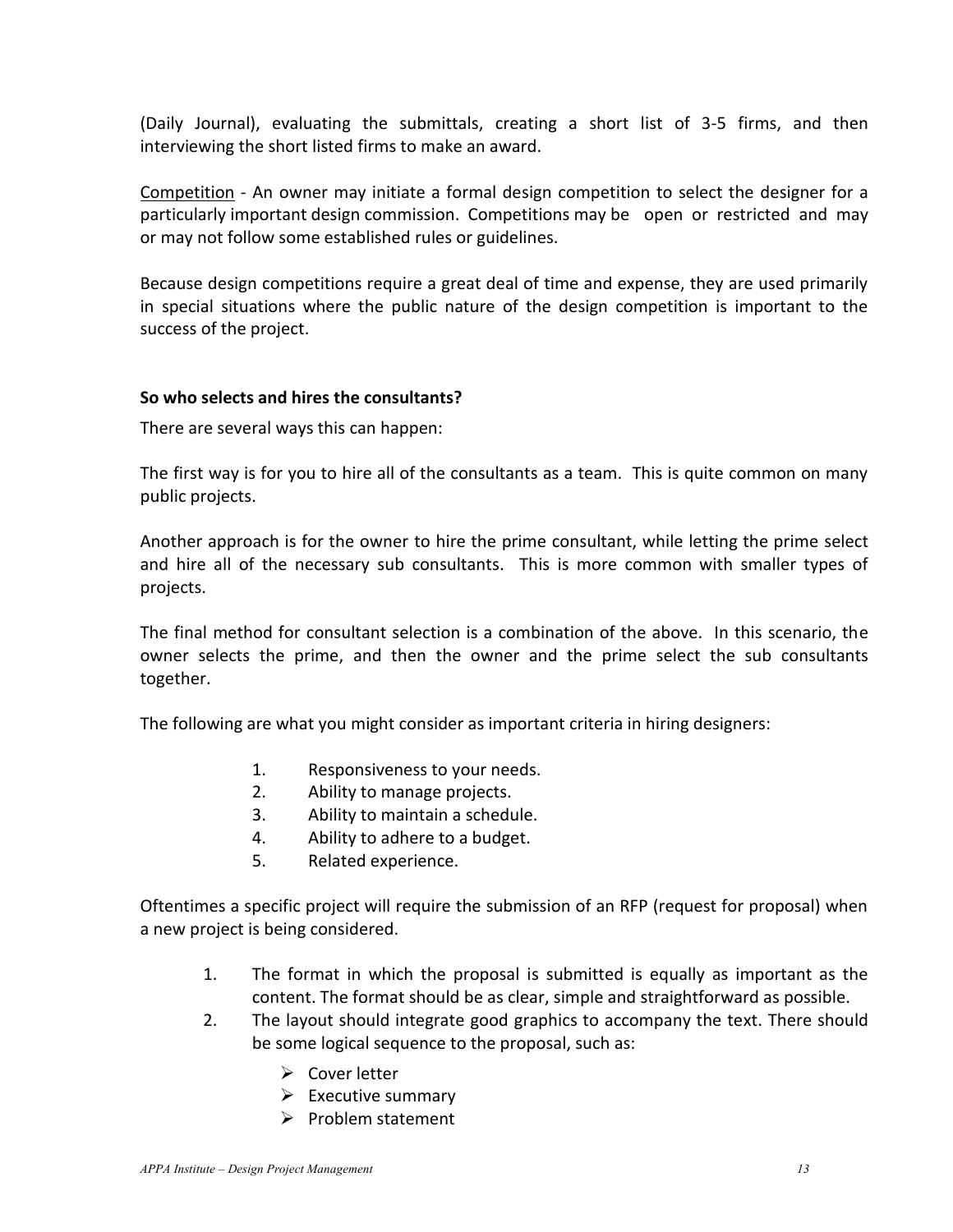- $\triangleright$  Approach
- $\triangleright$  Qualifications
- $\triangleright$  Photos and examples of related experience
- $\triangleright$  Team members and qualifications
- 4. Quality submissions are infinitely more responsive than submissions w/ quantity. One sure sign of potential problems are spelling & grammatical errors, etc.

End of Part 2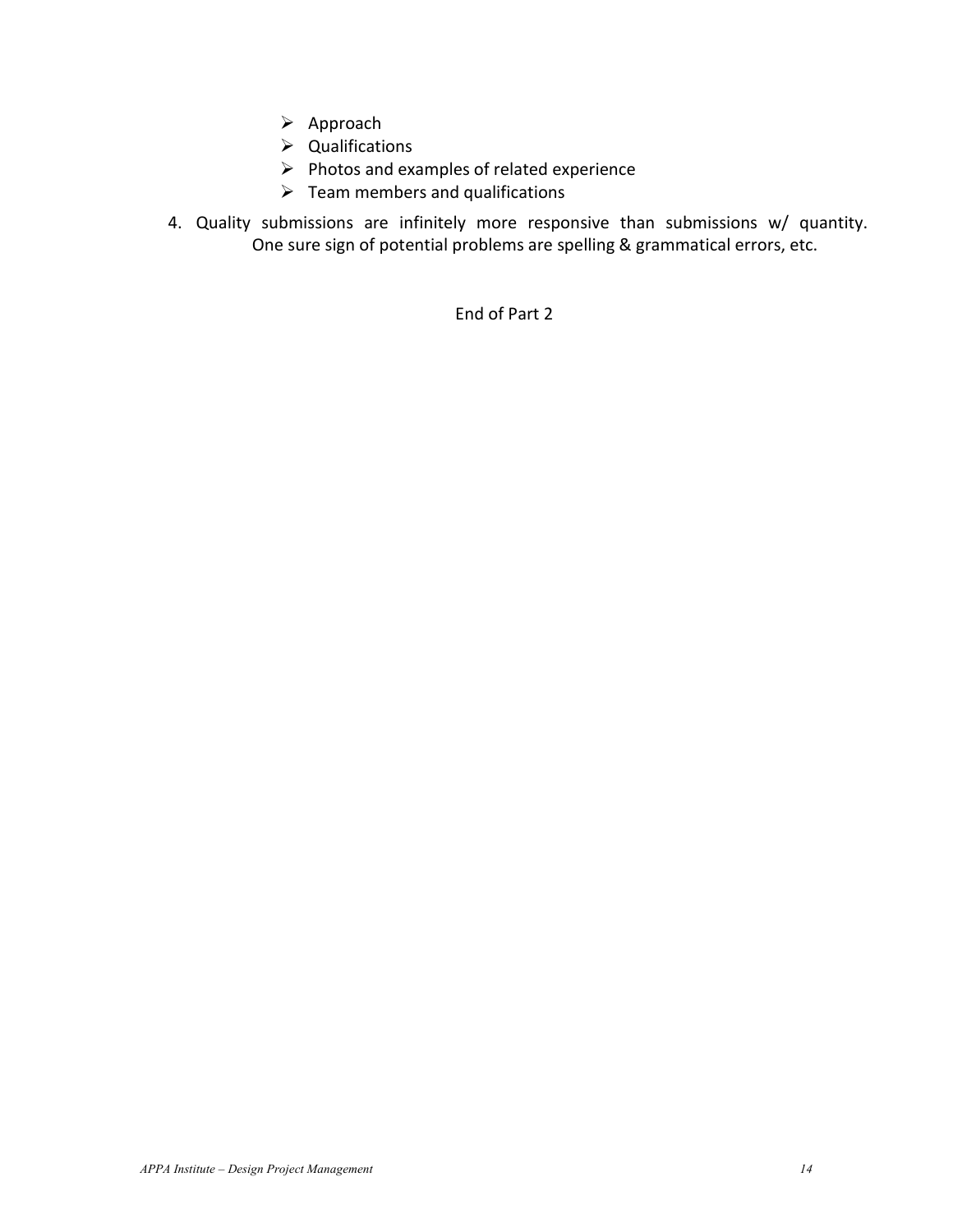# **Part 3 - Design Process Tools**

# **Effective Communication**

All professional services involve a continuing exchange of information, including data, advice, opinions, proposals and decisions. The vast majority of information however is conveyed through direct personal interaction.

Increasingly people are beginning to realize that listening is the key to good dialogue. Fortunately we can train ourselves to be good listeners. If you want to listen so that you really hear what others say, make sure you aren't any of these types.

- 1. Mind Reader You'll hear almost nothing if you are busy guessing what they are going to say.
- 2. Rehearser If you're deciding what you will say next, you'll never hear them.
- 3. Filterer This is selective listening, when "*we hear what we want to hear"*.
- 4. Dreamer Drifting off during a conversation can be embarrassing.
- 5. Comparer If you compare everything that someone says to your own experiences, you may not hear what the other person is actually saying.
- 6. Derailer This is someone who is constantly changing the subject.
- 7. Placator They agree with everything that is said just to be nice or avoid conflict does not make you a good listener.

How you say something is also incredibly important! People only hear every 3<sup>rd</sup> word, while they retain only every  $5<sup>th</sup>$  word!

In fact:

- Body language is only **55%** of the communication;
- $\triangleright$  How we say things is **38%** of the message; and
- What we say comprises only **7%** of the message.

Equally important in communication are writing skills. While email has become an incredible communication tool, it has a negative influence in our communication skills. Some common email mistakes are:

- $\triangleright$  Airing grievances & hostilities, and
- $\triangleright$  The reader's mood can affect interpretation.

There are some fundamental "netiquette" rules that we should consider:

- 1. Use "reply all" judiciously;
- 2. Refrain from using!!!!! to emphasize your point.
- 3. Avoid text messaging abbreviations. This is one of the things that the generation "x" or "y" or whatever we are in at the moment will bring, but these practices continue to degrade writing abilities.
- 4. Don't use wallpaper. Not only is it annoying and a memory hog, but you can't "strip it" off of your own email when you forward or reply. It may seem "cute", but resist, please!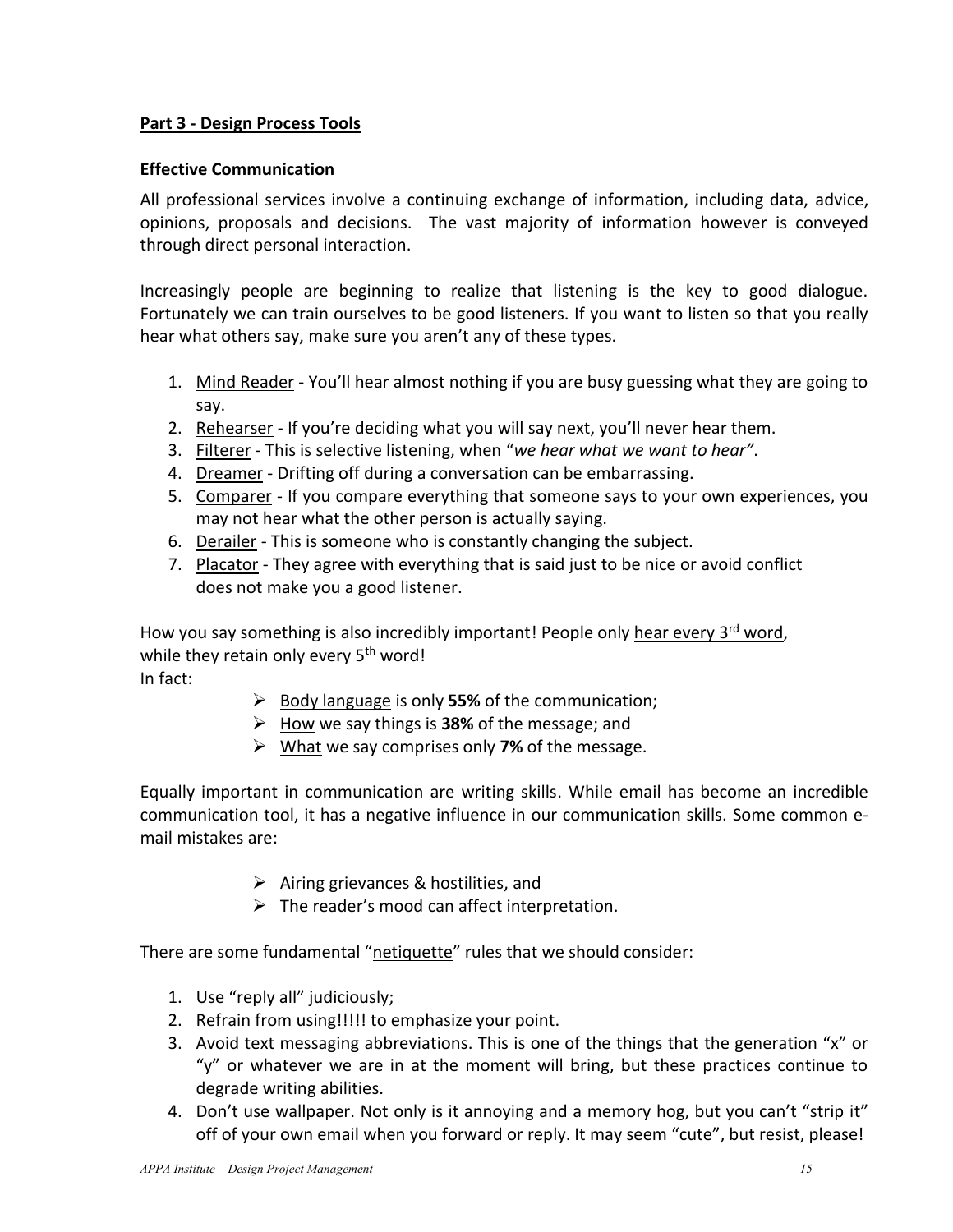- 5. AVOID ALL UPPER CASE. Why? Duh!
- 6. Be clear and concise. Don't make it any longer to read than it needs to be.
- 7. Think and read it before sending. Many people not only don't think, but they often don't even read it before sending it.
	- a. Not only can it have errors and not make any sense, but you think twice before sending it if you will read it first.
	- b. Have you ever tried to recall a message?
- 8. Answer emails as promptly as possible. If it is complicated and requires time, then at least acknowledge your received it.
- 9. On the other hand, don't set "return receipt" as a default for every email. I refuse to acknowledge them just to drive people crazy!
- 10. Avoid unneeded attachments. This can be annoying and cause problems for some servers.

Management studies indicate that meetings are the single most time consuming activity in the workplace, yet a good manager views a meeting as an opportunity to simply need to be carefully designed and managed. *Some people believe that meetings are where minutes are taken and hours are lost!* Studies show that most meetings exceed their allotted time by **25%** and still only cover 1/2 of the agenda while **30%** of those at a meeting are unhappy with their role.

Some tips to keep meetings truly productive include:

- 1. Consider alternatives to accomplish the objective
- 2. Always have an agenda prepared
- 3. Keep it short & sweet
- 4. Prepare for the meeting
- 5. Confirm that the meeting will actually take place

In fact, staff meetings are the most disliked meetings of all! Why?

- $\blacktriangleright$  Lack of specific objectives;
- $\triangleright$  Issues are rarely resolved; and
- Irrelevant issues are discussed over **5%** of the time.

## **Fees**

One of the most important aspects for the successful financial management of a project is the careful pricing of professional services. You will likely have to do your own negotiations to reach an agreement.

The basic measurement for all financial remuneration of the professional is time. Knowing the value of time and how to properly manage it is critical for the successful operation of a professional business. This isn't necessarily your problem, as the client, but it is important to understand the fundamentals of the consultant's fee basis in order for you to both: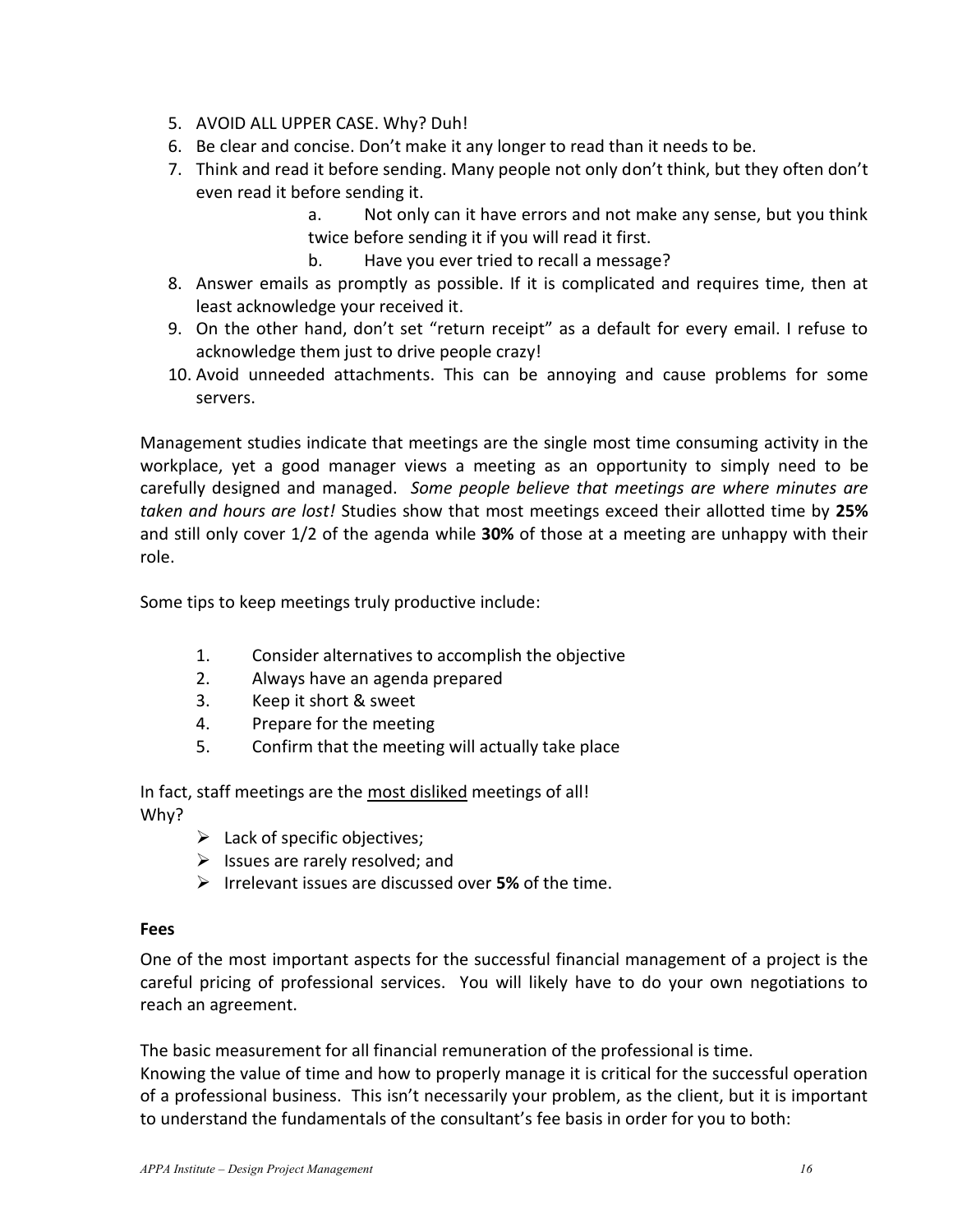- $\triangleright$  Negotiate a reasonable fee
- $\triangleright$  Monitor the progress of their work

The unit of time is the most measurable unit that the professional has, so that is ultimately what all fees are based upon.

What are you actually paying for?

- $\triangleright$  Time
- $\triangleright$  Value
- $\triangleright$  Expenses

Experienced clients recognize that adequate compensation for the designer is in their best interest because it provides the firm with the ability to deliver the appropriate level of service necessary for a successful project. (*You usually get what you pay for!*)

There are several common methods that form the basis of compensation for design services and dictate the fee structure. Choice of method is often influenced by tradition, expediency, past practice, or by the client. Nevertheless, you are in a position to guide the team in selecting the most equitable method for the project. Some commonly used forms of compensation for professional services are:

1. Lump Sum -This is used generally when the scope is clear, the program is complete and unusual contingencies are not anticipated.

Advantages:

- $\triangleright$  Greatest potential for profit for the consultant
- $\triangleright$  Costs are known
- $\triangleright$  Compensation is set up front and designer can plan accordingly

Disadvantages:

- $\triangleright$  Requires intense negotiations
- $\triangleright$  Greatest potential for loss
- $\triangleright$  Requires careful monitoring thru project
- 2. % Construction Cost -This method links compensation to the cost of construction rather than directly to the scope of services.

Advantages:

- $\triangleright$  It is simple to use
- $\triangleright$  It is widely accepted and understood
- $\triangleright$  If scope decreases / fee decreases
- $\triangleright$  It gives you an easily calculated fee

Disadvantages:

- $\triangleright$  No direct relationship to effort
- $\triangleright$  Market for construction determines fee, not cost of services
- $\triangleright$  Removes incentive to control construction costs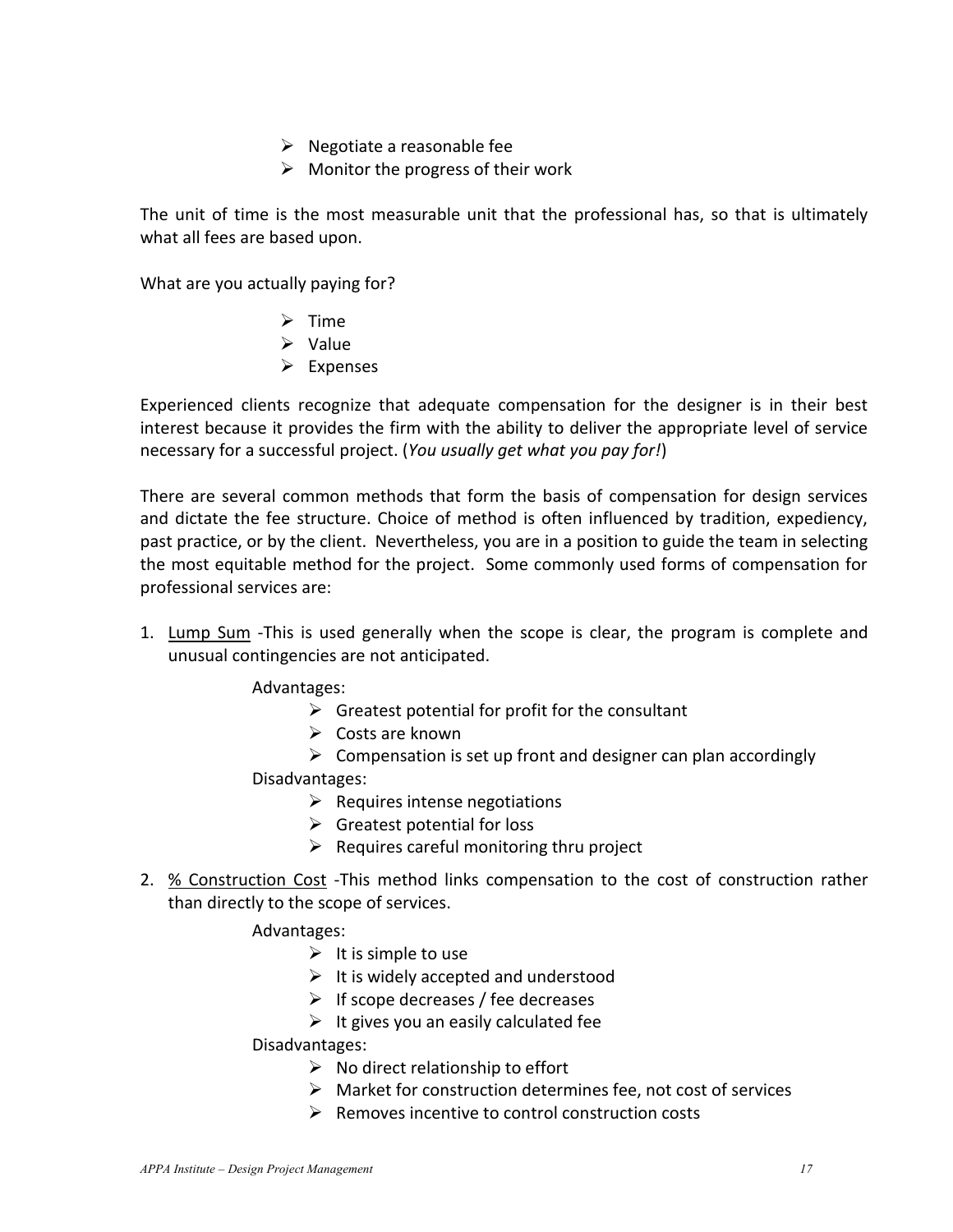3. Cost per SF - This method links compensation to established units such as square feet (*faculty offices*), number of beds (*dorm*) or parking spaces (*parking garage*).

Advantages:

- Helps keep costs on a unit basis (*tight control*)
- Assists in maintaining size of project (*scope creep*)
- Easy to calculate (*could argue net / gross*)

Disadvantages:

- $\triangleright$  No direct relationship to effort
- 4. Hourly -Owner is invoiced based upon the DPE plus a mark-up. The agreement often includes a *guaranteed max*imum (absolute) or a *not to exceed (*estimate) limit.

Advantages:

- Safest method for designer (*prevents loss*)
- $\triangleright$  Overhead & profit are built in
- $\triangleright$  Easily audited and simple

Disadvantages:

- $\triangleright$  Can be confusing
- $\triangleright$  Low potential for profits
- $\triangleright$  Designer has no incentive to keep fee costs low
- 5. Cost Plus Fee This is a variation on the hourly approach and uses the designer's direct costs with an added fee.

Advantages:

- $\triangleright$  Direct pay for actual work / effort
- $\triangleright$  Fee can be appropriate to situation

Disadvantages:

- $\triangleright$  Can be confusing
- $\triangleright$  Requires high level of trust
- 6. Per Diem This method fixes a cost per day for professional services

Advantages:

- $\triangleright$  Easy to keep up with
- $\triangleright$  Easy to understand
- Works well for specialized "consultation" (*expert witness*)

Disadvantages:

- $\triangleright$  Can appear high
- $\triangleright$  Partial days are billed at full rate

Once you develop an understanding of what the potential costs are going to be to operate their office, then a consultant can develop a budget (*fee budget*) for the project, and you can review it with some confidence.

Some common fee budgeting pitfalls are:

 $\triangleright$  Overlooking project management costs -The idea of managing the various team members involved in a project often escapes the person formulating the fee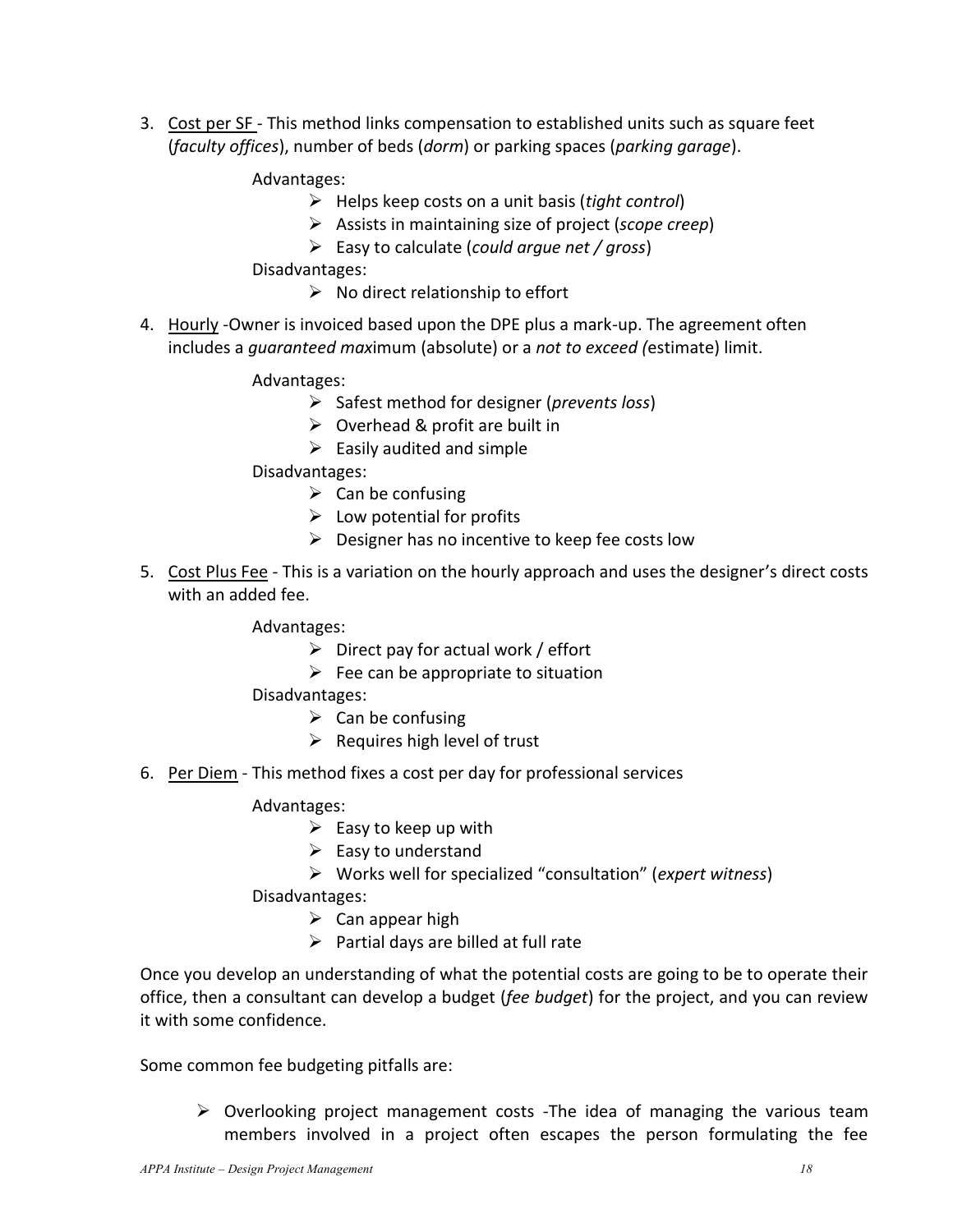budget. Solution- Make sure they involve the PM in the preparation of the fee budget.

- $\triangleright$  Budgeting for corrections Most firms budget for owner reviews, but then they fail to realize that it will also take time to make corrections resulting from the reviews.
- $\triangleright$  Activities beyond the contractual completion date Projects rarely end on the contractual completion date. There are always punchlist items to follow up on, questions from the owner/contractor or many other things that might require their time and attention.

## **Negotiations**

There are 3 basic types of negotiations:

- $\triangleright$  Soft
- $\triangleright$  Hard
- $\triangleright$  Principled

When negotiating, it is sometimes difficult to get what you want without jeopardizing a good relationship. Remember that you, or your team, will be working with these people for the duration of the project and you don't want to risk ruining a good relationship from the start. Here are some tips that may help you achieve a successful negotiation while building good relationships.

- $\triangleright$  Ask or you will not receive You must first ask, but don't necessarily reveal strategies too early.
- $\triangleright$  Never stop negotiating & searching Develop options, the more the better. Don't get bogged down in the details.
- $\triangleright$  Ask questions, don't make statements Questions are more powerful than statements.
- $\triangleright$  Be prepared to give something up, slowly Negotiating requires a lot of back and forth, and give and take.
- $\triangleright$  Control your emotions Don't take things personally. Anger is not a good strategy.
- $\triangleright$  Don't set firm deadlines Set flexible deadlines. 80% of the progress will likely occur in the last 20% of the time. If you set a firm deadline and you miss it, then what?
- $\triangleright$  Be prepared to walk away if necessary If you can't walk away, maybe you shouldn't be negotiating.
- Silence is golden Silence is a powerful tool when used wisely. *Some people can talk themselves into, or out of anything.*
- $\triangleright$  Dumb is not dumber Obtaining information is more important than impressing the others.
- $\triangleright$  Everything is negotiable The best negotiators believe this and never stop.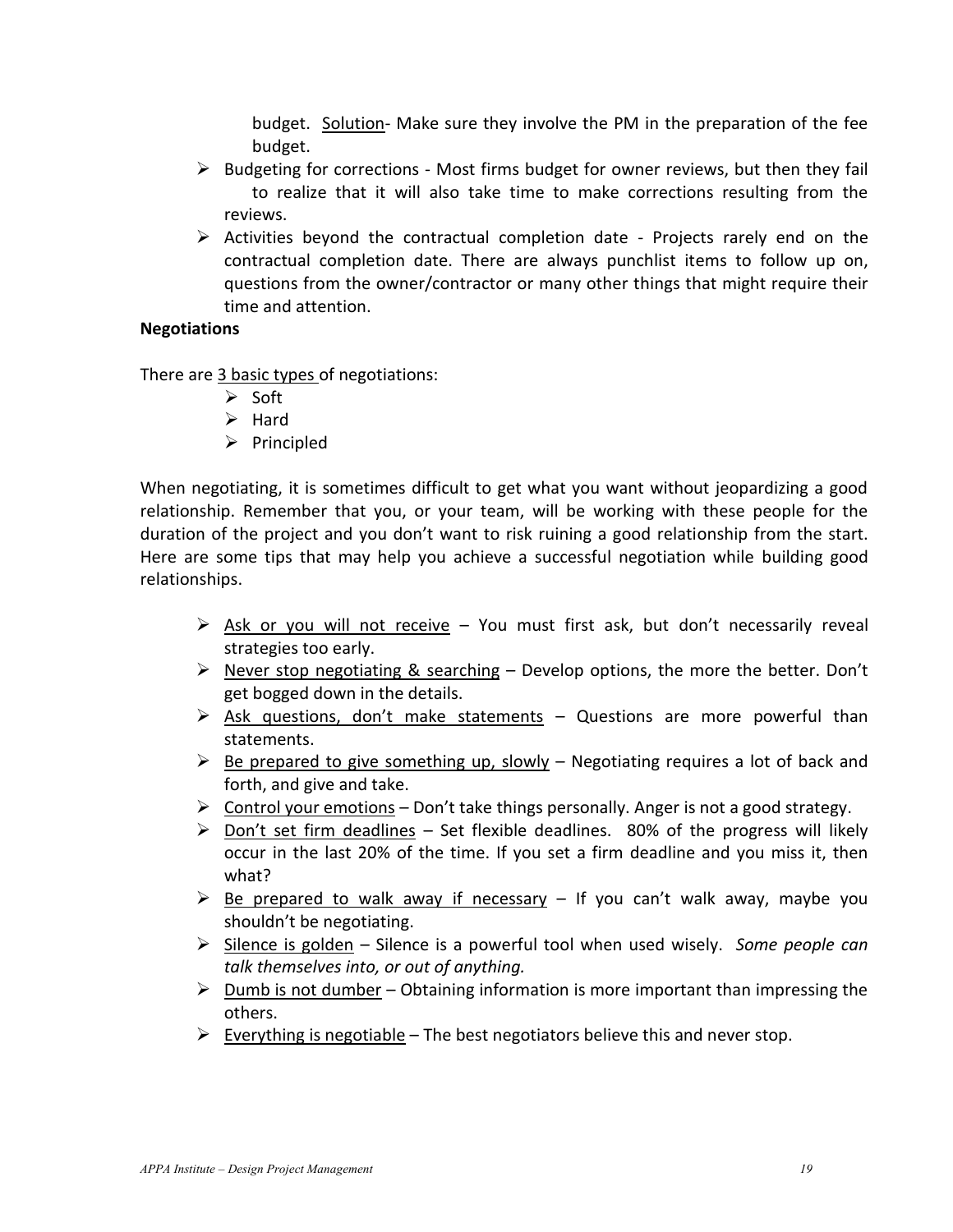**Types of Negotiation** 

|                                   | Soft<br>Negotiation                                  | Hard<br>Negotiation                           | <b>Principled</b>                                                    |
|-----------------------------------|------------------------------------------------------|-----------------------------------------------|----------------------------------------------------------------------|
| <b>The Goal</b>                   | Reaching and<br>Agreement                            | Winning                                       | Mutuality: A Wise<br>Outcome                                         |
| <b>Participants</b>               | Friends                                              | <b>Adversaries</b>                            | <b>Problem Solvers</b>                                               |
| About the<br><b>Relationships</b> | Make concessions<br>to cultivate the<br>relationship | Demand<br>concessions as a<br>condition of it | Separate people<br>from the problem                                  |
| <b>Trust of Others</b>            | You do                                               | You do not                                    | Proceed<br>independent of<br>trust                                   |
| Your position                     | You change<br>readily                                | You dig in and<br>hold                        | Focus on<br>interests, not on<br>positions; explore<br>interests     |
| Your bottom<br>line               | You disclose                                         | You hide and<br>mislead about                 | Avoid having a<br>bottom line                                        |
| To reach<br>agreement             | You accept.one-<br>sided losses                      | You demand one-<br>sided gains                | Invent options for<br>mutual gain                                    |
| You insist on                     | Agreement                                            | Your position                                 | Insist on using<br>objective criteria;<br>yield only to<br>principle |
| <b>Contest of</b><br><b>Wills</b> | You try to avoid                                     | You try to win                                |                                                                      |
| <b>Pressure</b>                   | You yield to                                         | You apply                                     |                                                                      |
| <b>The Architect's</b><br>Fear    | I'll probably lose                                   | I'll endanger the<br>relationship             |                                                                      |

#### **Project Controls**

Once the project is underway, how can you begin to control the progress of the design? This is accomplished through a series of project controls. Since people are the key resources of the development of the design, the efforts to manage the project must be directed at the project team.

The key, of course, is good communication and a constant awareness about what elements are important to meeting the goals of the project. Some tools to assist in that effort are:

- $\triangleright$  Institutional policies & procedures
- $\triangleright$  Design and contract documents
- $\triangleright$  Design guidelines
- $\triangleright$  Construction standards
- $\triangleright$  Contracts

 $\sim$ 

Additional tools that you have available to you can be categorized as:

Internal, and consist of:

- 1. Professional support staff (*this includes PM's, architects, engineers, and clerical*),
- 2. Plant staff (*this includes all of the trades areas*),
- 3. Project information systems,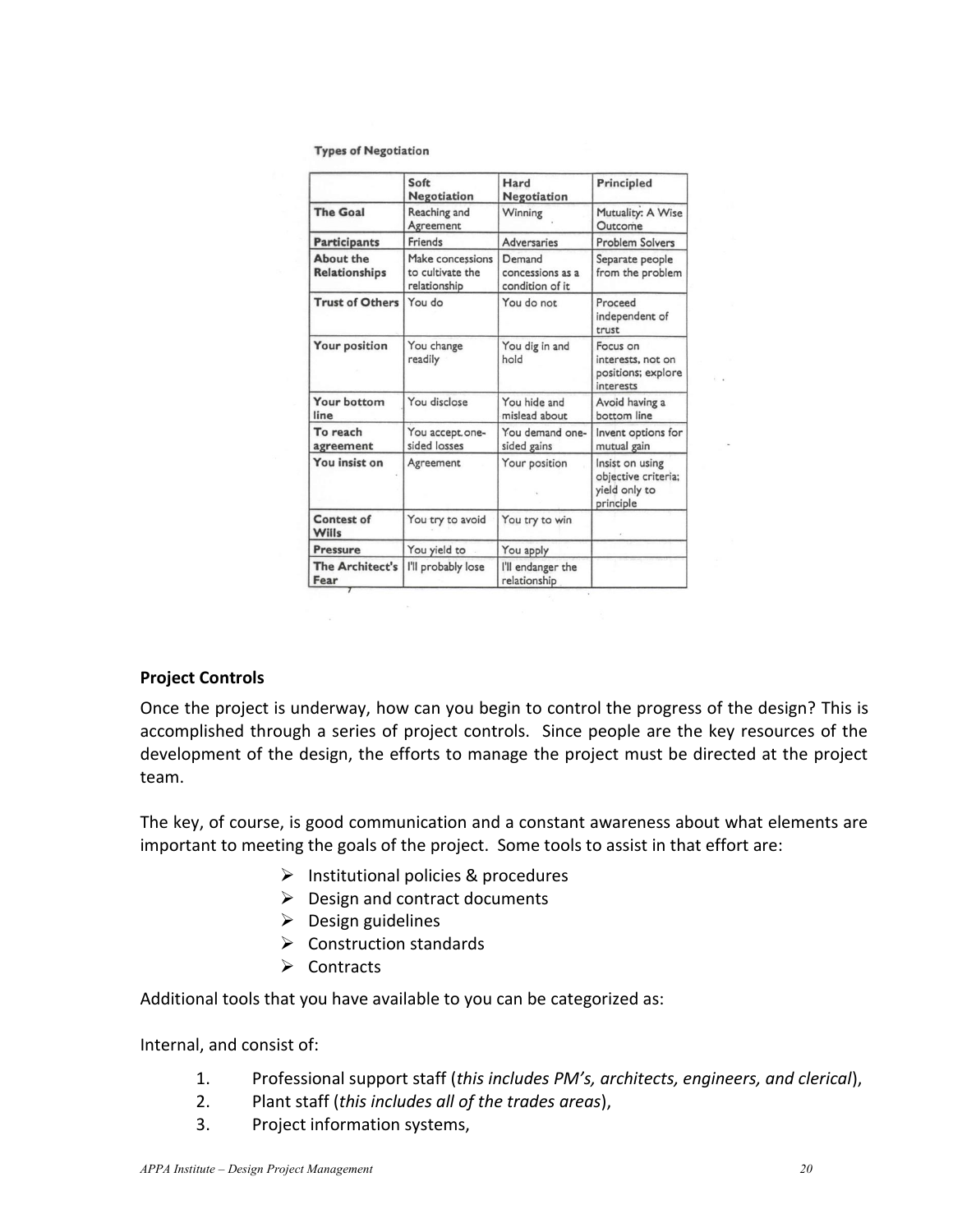- 4. Design guidelines or standards
	- $\triangleright$  Site requirement
	- $\triangleright$  Utility and energy requirements
	- $\triangleright$  Building codes
	- $\triangleright$  Systems specs (HVAC, electrical and roofing)
	- $\triangleright$  Room numbering
	- $\triangleright$  Space standards
- 5. Consultant instructions
- 6. Other university resources (telecom, university counsel, etc.)

In addition to campus specific tools (internal), there are other management tools to assist you with the project which could be termed external**.**

Some of those are:

- 1. Team briefings
- 2. Project authorizations
- 3. Filing and recording system
- 4. Key Project Information.
	- $\triangleright$  Project directory
	- $\triangleright$  Program and budget limitations
	- $\triangleright$  Site information
	- $\triangleright$  Codes, regulations, and schedule deadlines and milestones.
- 5. Decision Making Process

## **Design Reviews**

Another important element in the control of the design process is design reviews. Each phase of the project design should have a clear review period in which everyone who has a valid concern for the project should comment on the design.

Believe it or not, getting participation is the most difficult part! You can help by having a designated plan room set aside for reviews and establishing clear and realistic deadlines. The same thing can be accomplished through the use of electronic file sharing, FTP sites and a myriad of technologically supported platforms. The key is to get the plans into the hands of the stakeholders and get them involved in the design review process.

Many places use "page turning" meetings where the design team walks through the design with the stakeholders page by page. To increase efficiency, the meeting should be scheduled to include each discipline or stakeholder at a predetermined time during the review meeting(s). This removes any misunderstands that might occur while trying to read plans independently and increases accountability for participation.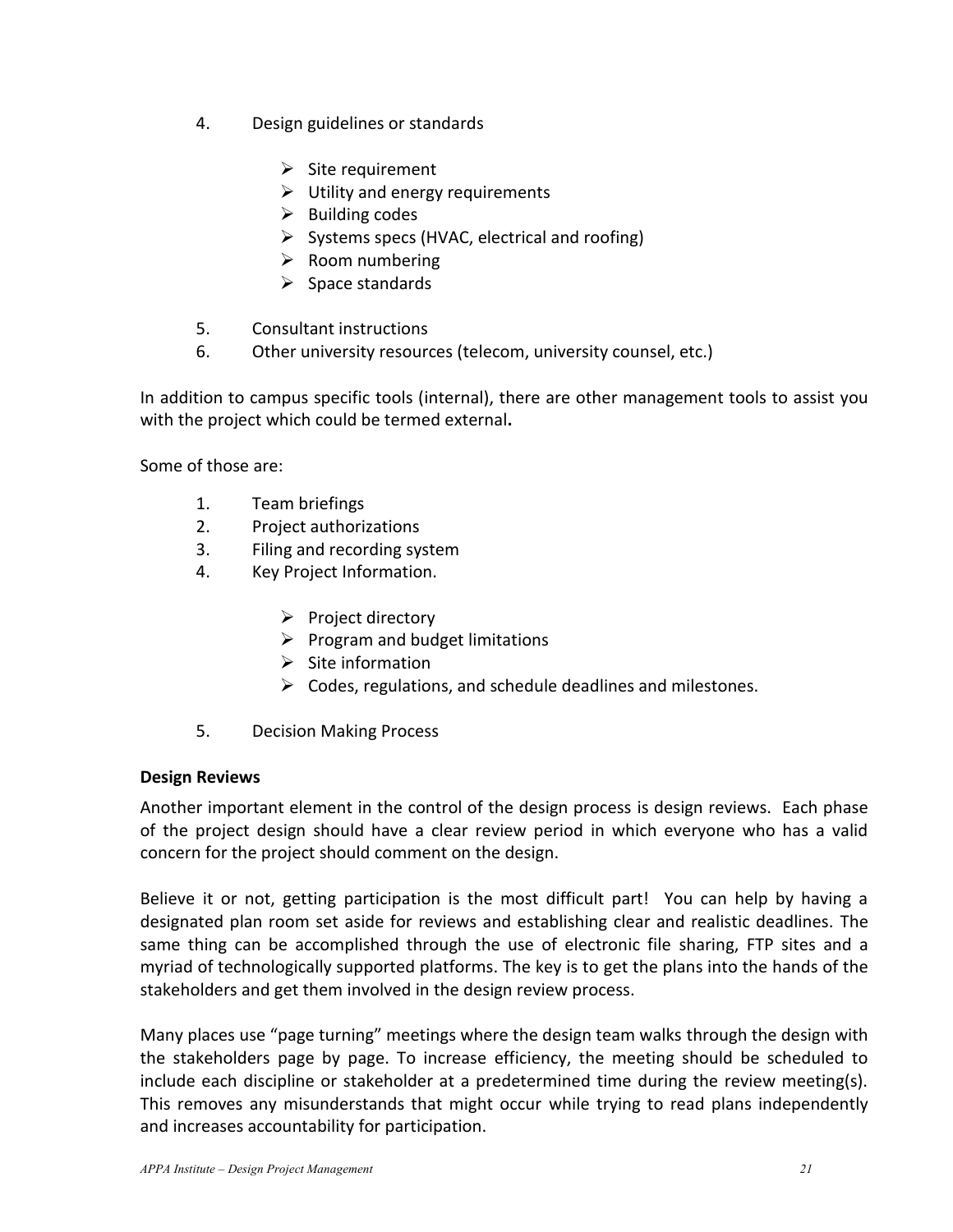The schematic design phase review should focus on things such as:

- $\triangleright$  Aesthetics
- $\triangleright$  Systems Concepts
- $\triangleright$  Value Engineering Issues
- $\triangleright$  Budget
- $\triangleright$  Schedule
- $\triangleright$  Internal Approvals for Code Compliance

The design development phase review should focus on things such as:

- ▶ Design Concept
- $\triangleright$  Systems Design
- $\triangleright$  Proposed Construction Schedule
- $\triangleright$  Site Staging
- $\triangleright$  Detailed Review of Budget Estimate

Finally the contract document phase review should focus on things such as:

- $\triangleright$  Specifications vs. Standards
- $\triangleright$  Constructability
- $\triangleright$  Coordination
- $\triangleright$  Construction Details
- $\triangleright$  Division 1
- Other Specific Contract Language (*general conditions, special conditions, etc.*)

End of Part 3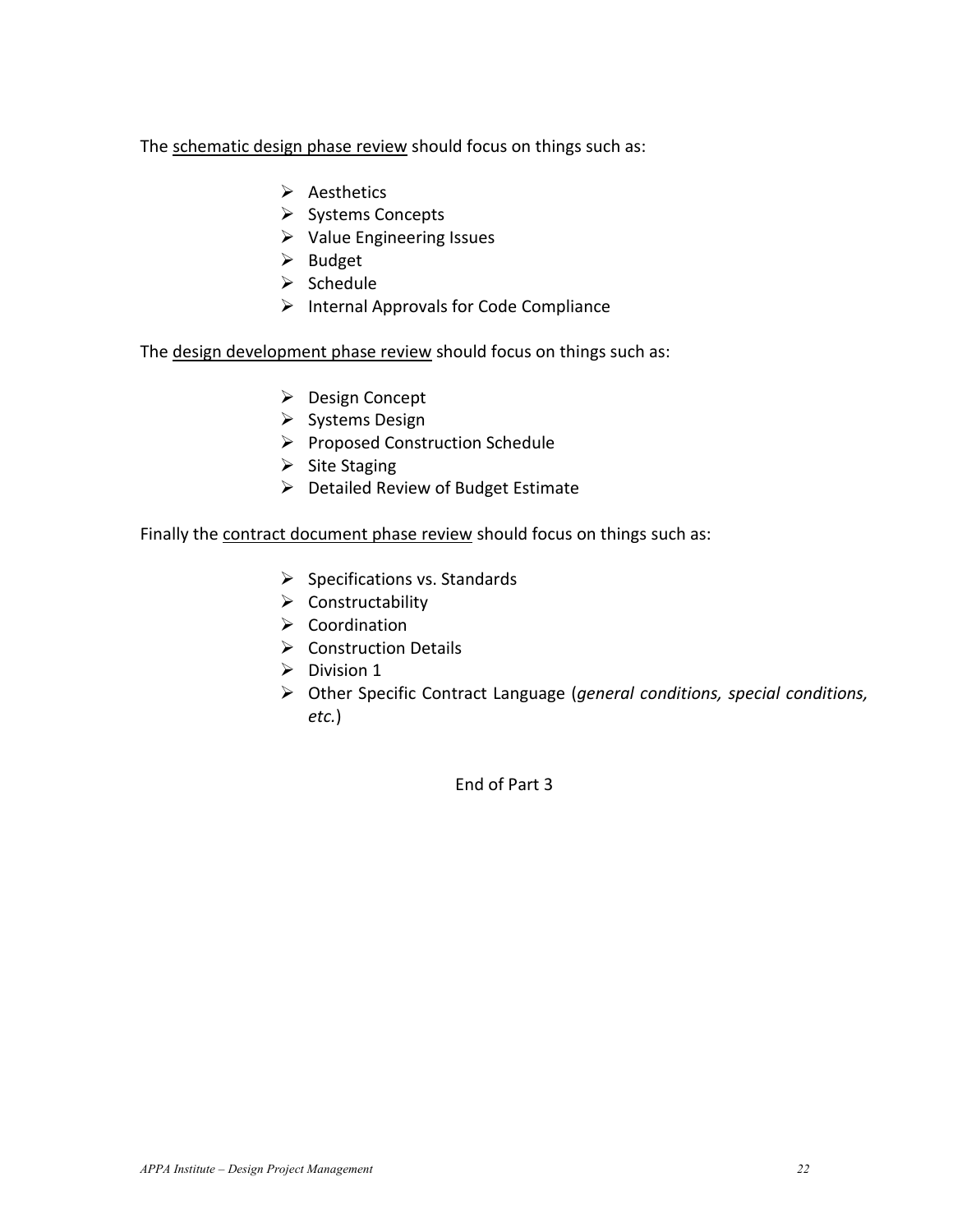## **Part 4 - Managing the Process**

Project management is perhaps the single most important ingredient that there is in managing the entire process.

Specific attitudes and approaches to managing a project vary with individual:

- $\triangleright$  Organizational types
- $\triangleright$  Clients and project requirements
- $\triangleright$  Interests and skills of the participants

In larger arenas, project management becomes more explicit with some firms or schools publishing project management manuals, while in smaller firms and schools project management will generally be less formal and explicit, but no less important.

All of the concepts related to project management are important, regardless of the size of the organization. Design and the associated design services are becoming more complicated:

- Projects are becoming more complex,
- Technical aspects of construction are rising and
- Designers are coordinating the services of more outside consultants.

Good project management includes meeting the needs of both the client and the ultimate user, controlling the total cost of the facility and making sure that the facility is occupied within a specified time period.

There is no more important aspect of a project than the beginning. This is illustrated so appropriately with the 90/10 rule; which states that "decisions made in the first 10% of a project effort determine 90% of a project's cost and schedule".

The first important task to establish a successful project is to develop a comprehensive understanding of the project and the desired outcomes. Be sure that your desired outcomes match those of the clients. Involve the key stakeholders;

- $\triangleright$  Define the project. Reconcile any conflicting expectations from the stakeholders;
- $\triangleright$  Set goals and measurable objectives;
- $\triangleright$  Identify constraints. Any postponement of this activity will only increase cost and delay the schedule later. This includes:
	- 1. Money
	- 2. Time
	- 3. Site
	- 4. Regulatory
	- 5. Political
	- 6. Change (people resist change)
	- 7. Collateral effects (nearby student housing for example)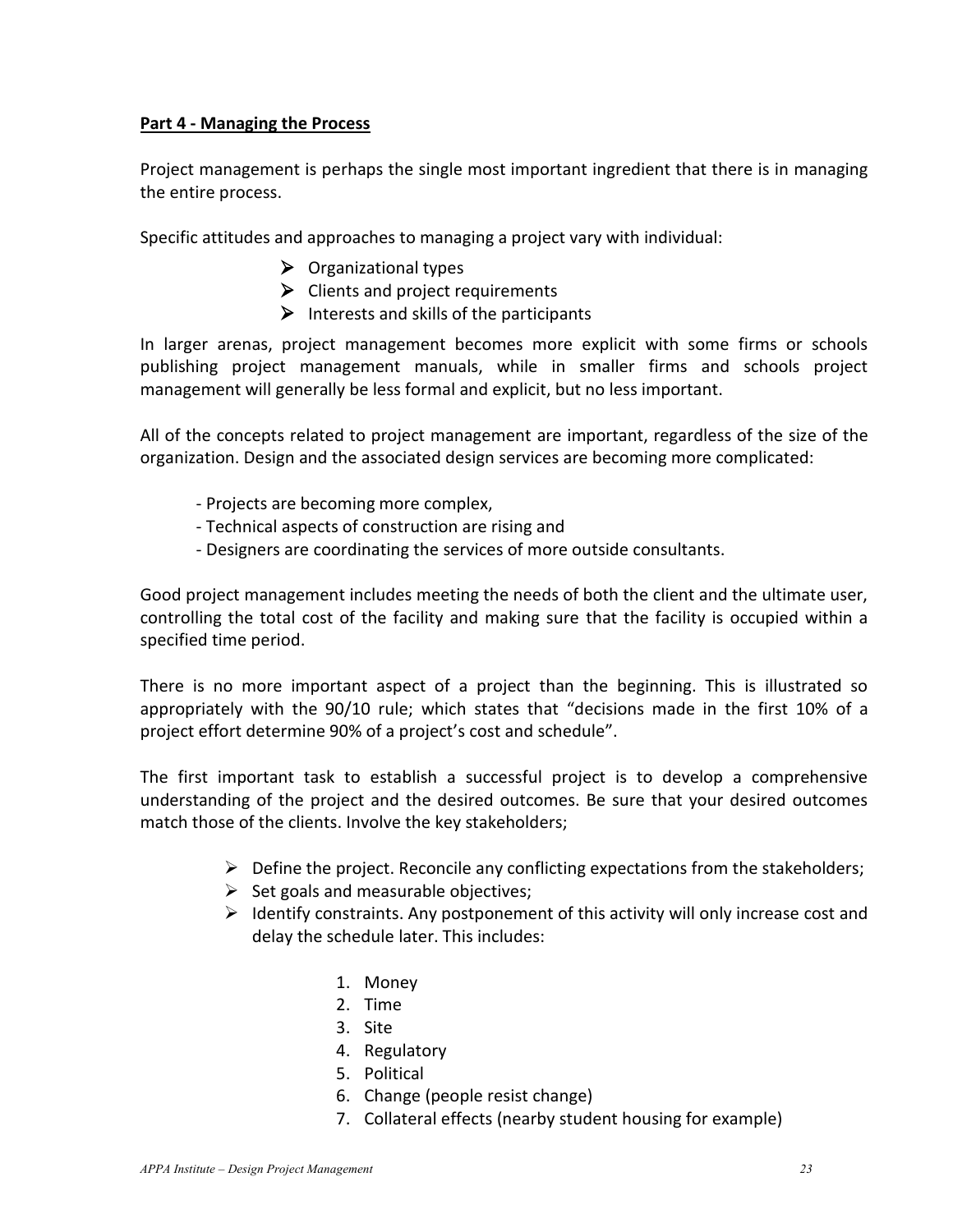$\triangleright$  Develop implementation plan, articulating step by step tasks; detail is important here.

The next major step is to formulate the team. We discussed this earlier, but when they are in place, it is important to:

- $\triangleright$  Prepare them by focusing on their capabilities, strengths and weaknesses and working styles
- $\triangleright$  Identify roles and responsibilities
- > Manage everyone's expectations
- $\triangleright$  Manage the decision making, this is particularly important for the users
- $\triangleright$  Establish the communication system. How will everyone stay informed and how will the communication flow be facilitated?

According to a study by Case & Co., 1/3 of all projects lose money and are therefore unsuccessful from the point of view of either the firm or the client. In most cases the reason for the failure is a lack of management design control over the entire process. Many design firms do not utilize project managers but instead try to use the design principal to do the job. This can work in a firm with 8-10 people, but in larger firms the principal simply can not remain so close to such day to day details. An increasing number of owners and firms are developing strong PM approaches to managing projects. The PM is usually competent, experienced and is striving to reach the level of senior management. They have total responsibility and authority for a project.

Among the several benefits of using a strong PM are:

- 1. One individual is responsible
- 2. It frees others from project tasks
- 3. It allows personalized service
- 4. It helps develop leadership

# **Project Managers**

When we talk about project managers, who we are we really talking about? What kinds of people make good project managers?

Generally they:

- $\triangleright$  Are very well organized
- $\triangleright$  Have a broad based background with varied experience (could be from a design background, construction or trades)
- $\triangleright$  Are good communicators (listens well)
- $\triangleright$  Are the clear leader (that also means that they know when to delegate)
- $\triangleright$  Are disciplined (must get the job done and know what is important) and handle stress)
- $\triangleright$  Are fair, and
- Consistent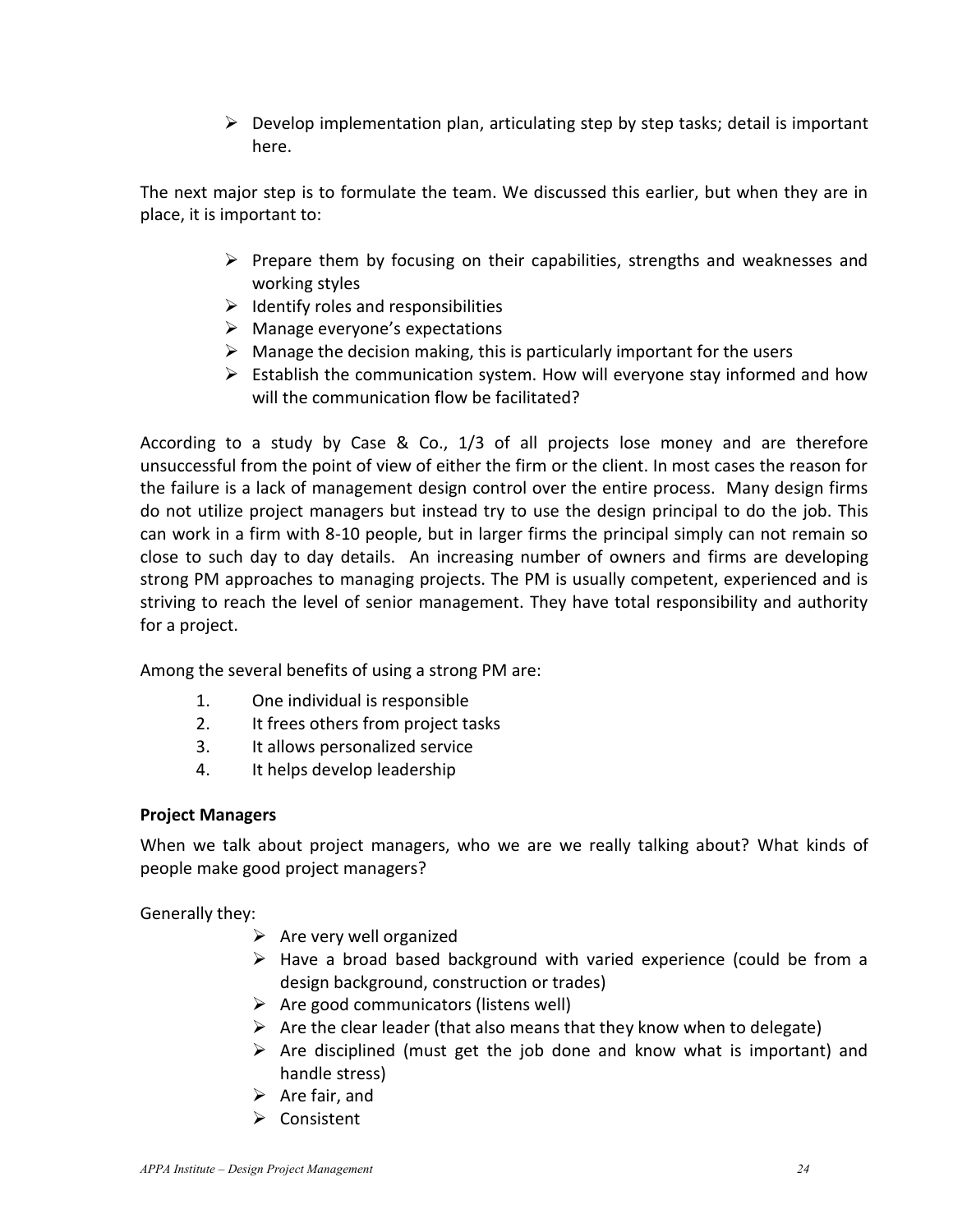There are usually more than one project manager on a project team. First, you have a project manager that represents the design team. It will be their responsibility to ensure that the project goals that the design team has established are met. These goals should include:

- $\triangleright$  A good design for the project
- $\triangleright$  A profit for the design firm and their sub consultants
- $\triangleright$  A happy client

Likewise, the owner usually has a project manager of their own. At a small school it could be the head of FM or even a VP of Administration, but most schools have at least one PM and some of the larger schools have several PM's.

The owner's PM usually focuses on:

- $\triangleright$  Project budget
- $\triangleright$  Project schedule
- $\triangleright$  Client / users happiness

The third PM that usually shows up on a project represents the contractor. The contractor's PM will focus on completely different issues (*albeit w/ some overlap*) than the first two. Their focus will be on:

- $\triangleright$  Keeping the project on schedule
- $\triangleright$  Meeting the contract price
- $\triangleright$  Keeping the design team away from the job!

## **Design Project Manager**

The functions of the design firm PM are radically different in a large firm than they are in a smaller firm.

In a smaller firm:

- 1. The PM is usually equally involved in all aspects of the project
- 2. They are not only the facilitator, but the "doer"
- 3. They work more one on one with the project team
- 4. They allow the principal to do the marketing
- 5. There are generally fewer people to coordinate with
- 6. The PM is free to make individual design decisions

In a larger firm:

- 1. The PM is in more of a facilitator role with less doing
- 2. They generally lead a whole team of professionals
- 3. Firms use their role in the marketing strategy
- 4. There are many more players involved
- 5. Decisions are more likely to be made by groups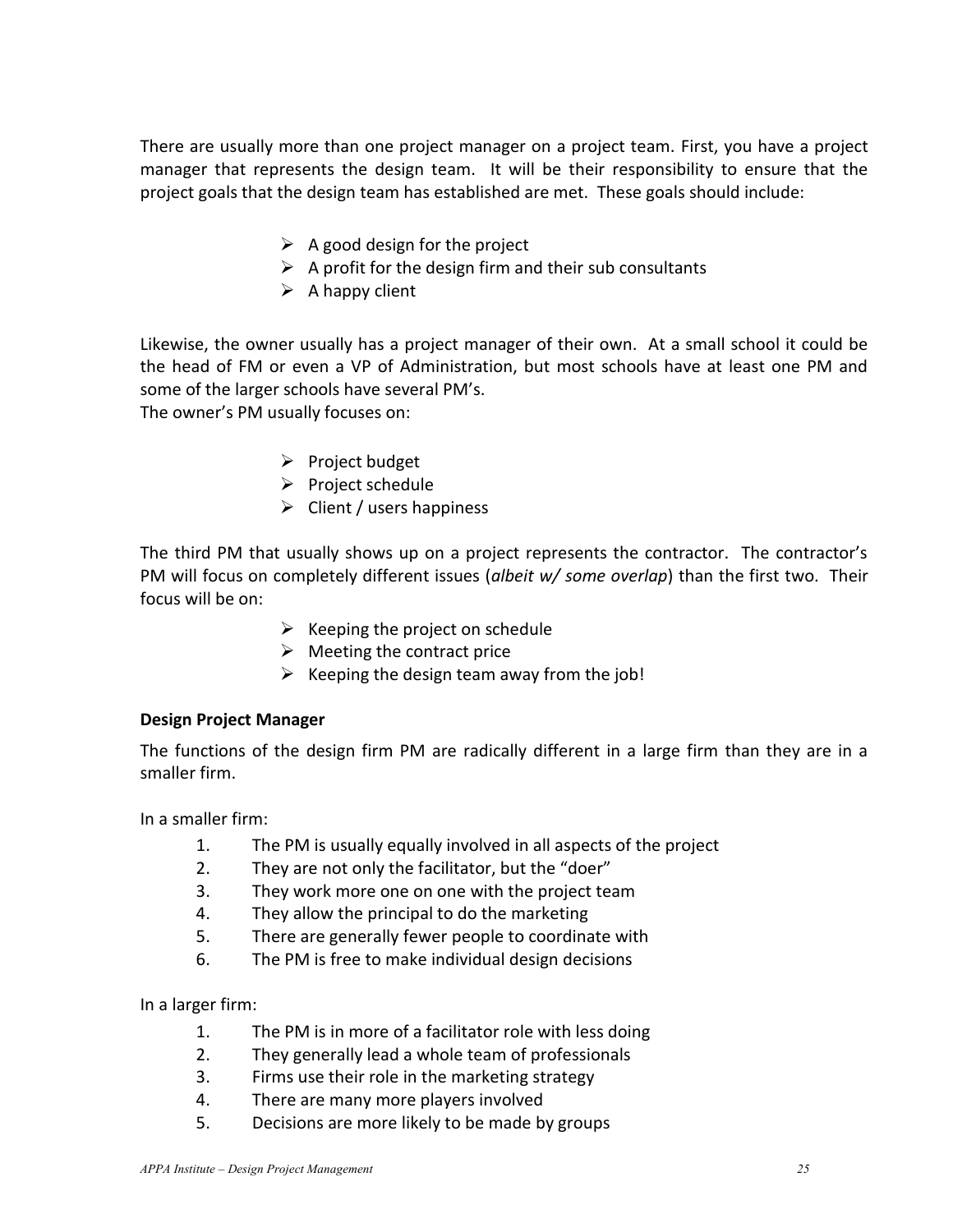# **Owner's Project Manager**

The primary function of the Owner's PM is to organize and plan the project in such a way so as to complete it in the most efficient manner possible. It is the sole responsibility of the PM for the project to be on time and within the budget. This means that the PM must be empowered to make decisions and have the support of their coworkers & superiors.

To accomplish this they must:

- 1. Direct the team in their assignments. They must make it clear what responsibilities fall to which team members.
- 2. They must continually test the progress being made against the expectations of the plan.
- 3. To test the plan means that they must track the critical elements that determine the success of the project. They should establish milestones that assist them in tracking budget and schedule goals. This requires the appropriate PM tools to do their job.

Managing a design project is not unlike managing many other types of projects that you encounter on a daily basis. There are some clear no-nonsense rules that can guarantee results.

- 1. Set a Clear Project Goal
- 2. Determine the Project Objectives
- 3. Establish Checkpoints
- 4. Establish a Working Schedule
- 5. Direct the Team
- 6. Reinforce the Commitment
- 7. Communicate
- 8. Resolve Conflicts
- 9. Empower the Team
- 10. Encourage Risk Taking

As hard as you may try, every project manager faces some common pitfalls in the "quest" to manage the perfect project. Some of the most common are:

1. Delegation

- Failure to delegate (*you become the bottleneck*) *Why don't we like to delegate?*

- No One Can do Better
- It's Faster
- I Have to Fix it Anyway
- It Takes too Long to Explain
- I'll be Disappointed
- I'm Not in Control
- It Won't be Perfect
- You delegate, but w/out the authority to go with it
- 2. Micro vs. Macro
	- a. Paying excessive attention to paperwork.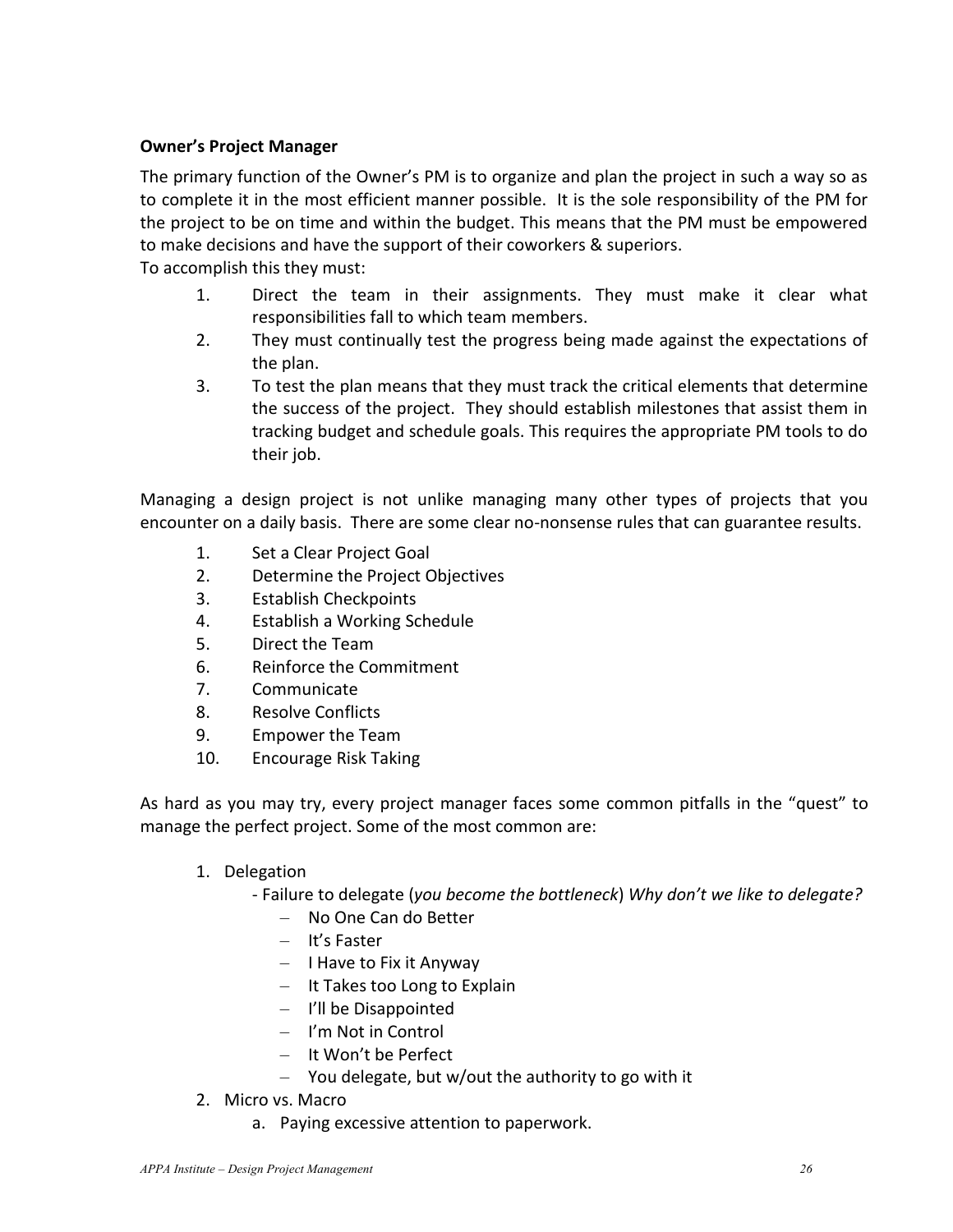- b. Large issues go unresolved while smaller ones get the attention (Humanities).
- 3. Analysis vs. Synthesis
	- a. Synthesizing solutions before problem is understood.
	- b. Analyze forever but no decision (utilities).
	- c. Failure to set priorities / everything due  $\omega$  once.
- 4. Standard operating procedure vs. Flexibility
	- a. Don't let "the way we do things" get in the way of good PM practices.
- 5. PM vs. PM
	- a. Project management vs. people management
	- b. An excessive dedication to the project at the expense of the people involved will ruin a project
- 6. Image vs. Substance:
	- a. Excessive attention to time & project peripherals. *(This is a common avoidance technique)*

# **Managing the Project**

The very first aspect in the process of managing a project is the communication with the client or user. This first takes place during programming.

- 1. Often the client does not understand what a program is or what it is to do, but it remains one of the most important aspects of the process.
- 2. It is important to establish a bond with the client right up front, to affirm that you understand their needs.
- 3. Ask questions to help you understand their true needs.
- 4. The process is many times more important than the product.

Following the programming phase is the schematic design phase in which you can begin to express your and the teams ideas for the project solutions to the client.

- 1. Expect conflict to occur. Be sure to serve the client even if that means challenging them.
- 2. Make sure that you continue to communicate with the client and keep the design team on track.
- 3. Observe their reactions to each design presentation:
	- a. Body language
	- b. Positive signs of understanding
	- c. Avoid technical jargon
	- d. Don't react negatively to suggestions. If you don't agree just smile and nod your head, then try to educate them
	- e. Avoid the temptation to slide things by
	- f. Make sure that the real decision maker is involved

The production phase follows the management of the design phase. This phase primarily involves communication with the design professionals which takes place in the DD phase of design.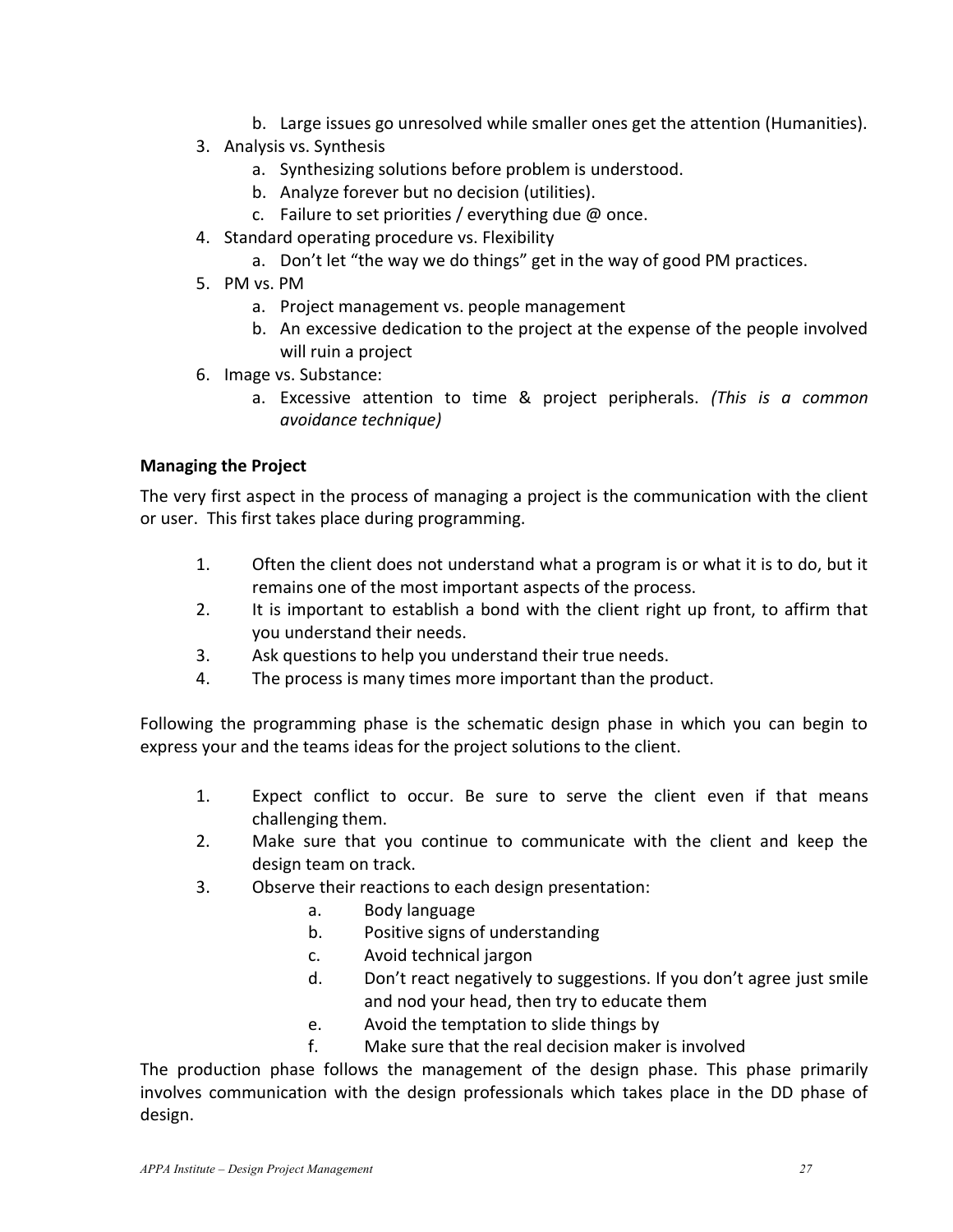During this phase it is critical to establish a solid work plan (*critical path for design*) including milestones with dates (*these are not just for contractors*).

- 1. Prepare Project Plan
	- $\triangleright$  Project Milestones
	- $\triangleright$  Sequence of Tasks
	- $\triangleright$  Confirm Manpower
	- $\triangleright$  Track Schedule
- 2. Conduct Regular Meetings
- 3. Keep Client involved
- 4. Get "Buy-In"
- 5. Make Decisions
- 6. Quality Control
- 7. Quality Assurance

The team finally gets to the communication of their design ideas to the contractor which happens both through the contract document and contract administration phases.

The contract documents are intended to tell the contractor where and how many things are in the design, while the specifications are intended to communicate the level of quality you expect.

The drawings should be clear and concise, conveying only the information necessary to let the contractor understand how to build the project. Remember that CD's are not an end unto themselves. It is wasteful and dangerous to show too much in the documents. Also, avoid phone conversations of graphic problems; that's what the fax machine and electronic communication is for.

During the construction you must realize that mistakes are going to happen from all participants. When it happens, and it will, focus on the solution, not on the problem. Learn to manage the problem (*problem management*). This eliminates the need to "search for the guilty". If you try to *nail* the GC, you can be sure they will *nail you* 10 times over. Don't be afraid to admit "I don't know, but I'll find out". Regular progress meetings are a must with a pre-set agenda.

Remember that the client's last impression is the final part of construction which is usually the messiest too. Follow-up!

Of course no project is ever considered successful without the management of the project cost. The successful management of construction costs necessitates the use of certain Cost Management Principles. Some of these would include:

Realistic expectations (*architects are optimists, first budget is remembered*),